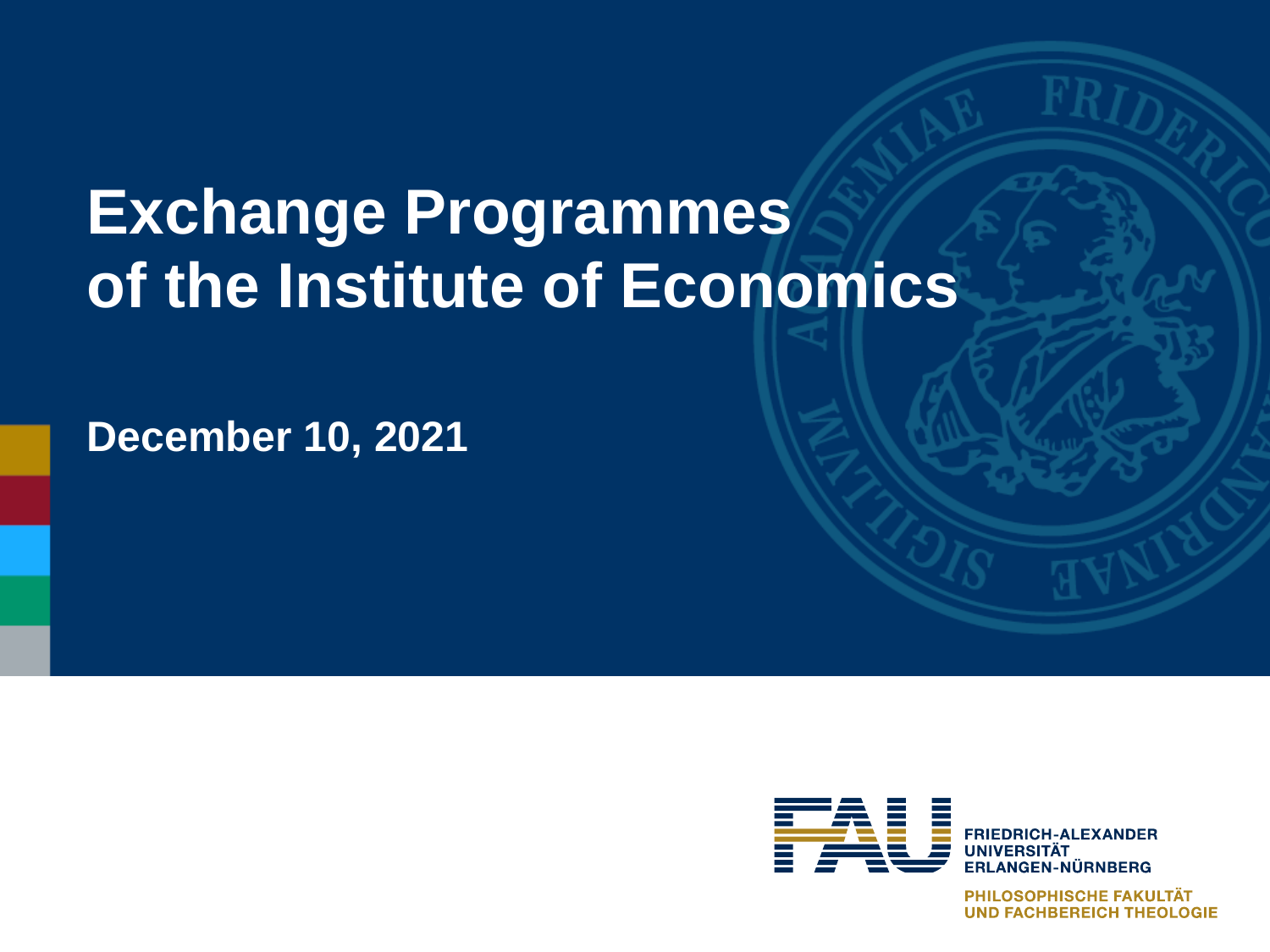

#### **Overview**

- 1. Universities
- 2. Scholarships
- 3. Selection Criteria
- 4. Dates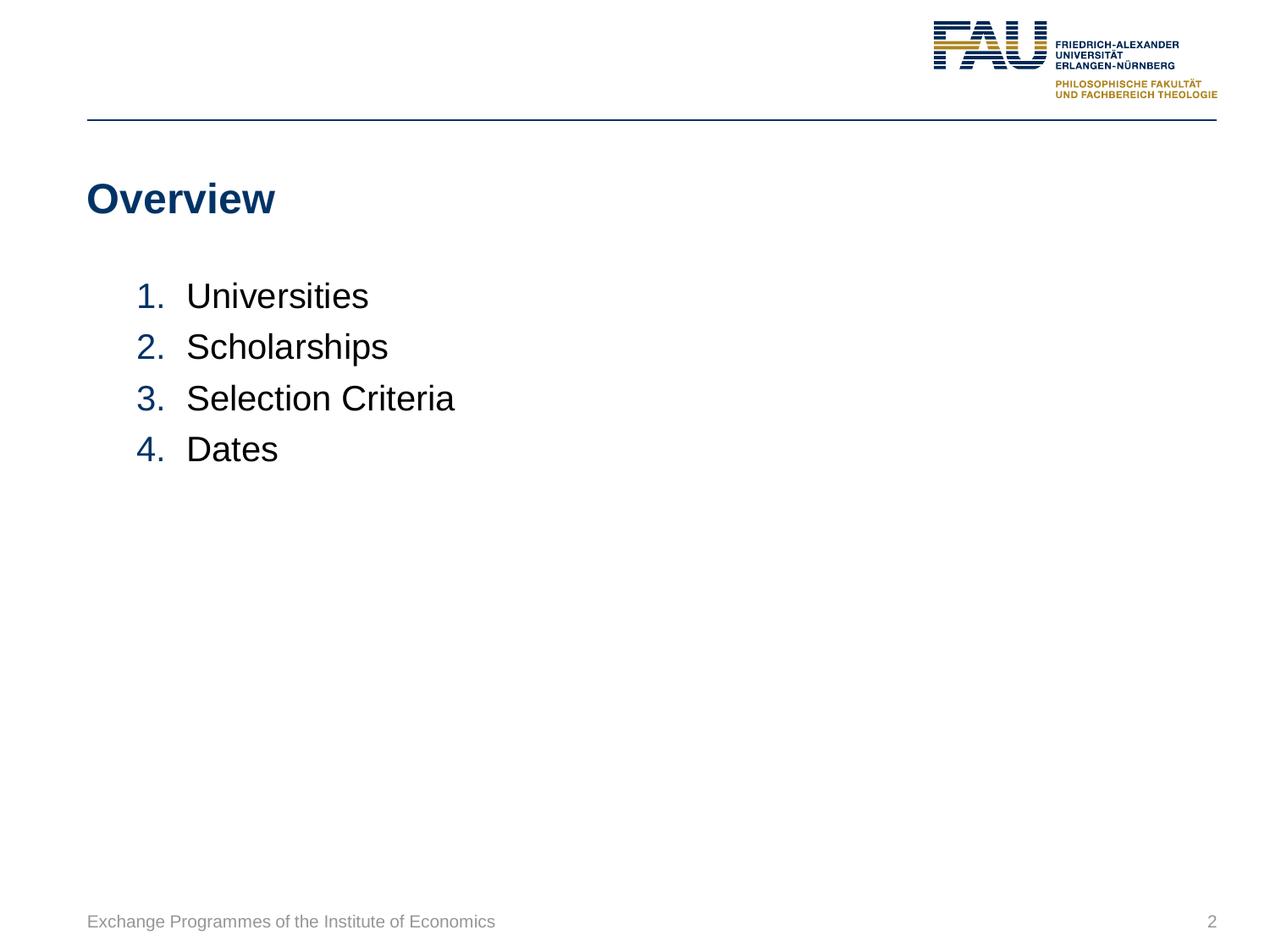

# **Universities**



**PHILOSOPHISCHE FAKULTÄT<br>UND FACHBEREICH THEOLOGIE**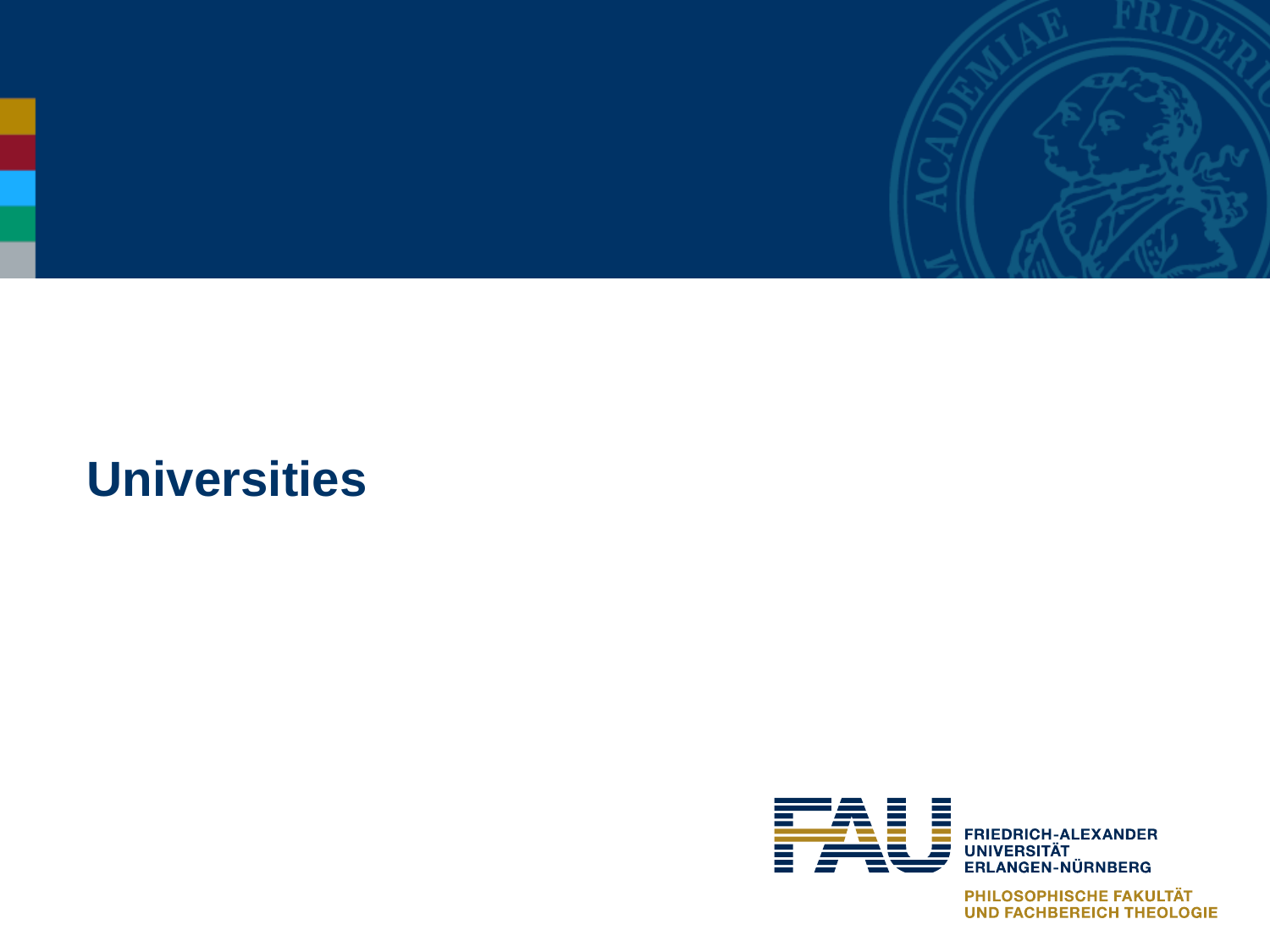

## **Exchange Programmes**

- University of KwaZulu Natal, Durban, **South Africa**
- Durban University of Technology, **South Africa**
- University of Limpopo, Limpopo Province, **South Africa**
- University for Development Studies, Tamale, **Ghana**
- Universidad Autónoma de Baja California, Tijuana, **Mexico**
- Universidad de Guadalajara, Guadalajara, **Mexico**
- Universidad Católica San Pablo, Arequipa, **Peru**
- Universidad de Santiago de Chile, Santiago de Chile, **Chile**
- Kyung Hee University, Seoul, **South Korea**
- Wuhan University, Wuhan, **China**
- Lomonosov Moscow State University, Moscow, **Russia**
- Indian Institute of Technology Madras, Chennai, **India**
- Tata Institute of Social Sciences, Hyderabad, **India**
- Jawaharlal Nehru University, New Delhi, **India**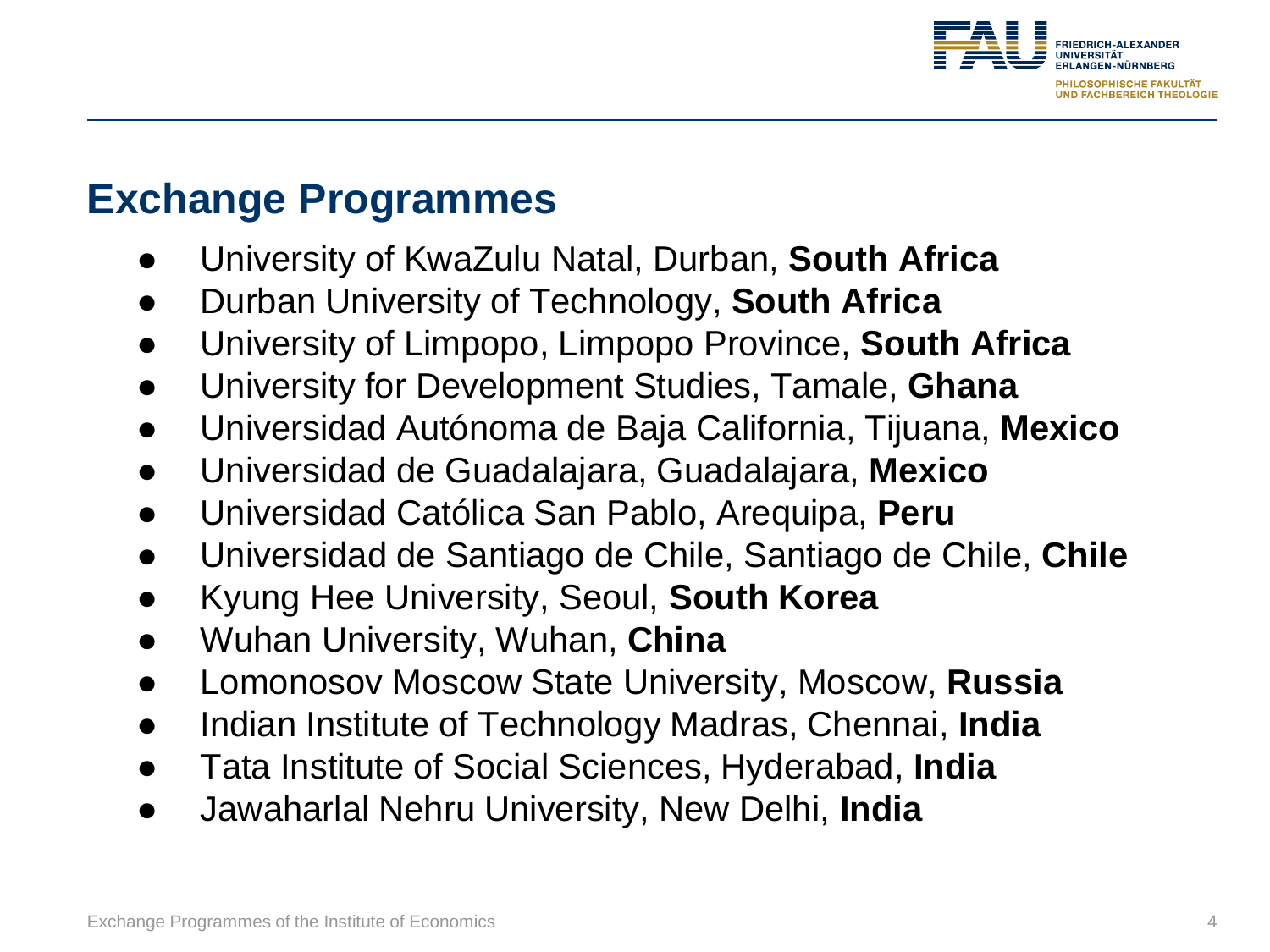

### **Exchange Programmes**

- Simon Kuznets Kharkiv National University of Economics, Kharkiv, **Ukraine**
- Taras Shevchenko National University of Kiev, **Ukraine**
- Ecole Supérieure des Sciences Commerciales d'Angers, **France**
- Istanbul Bilgi Üniversitesi, Istanbul, **Turkey**
- Yildiz Teknik Üniversitesi, Istanbul, **Turkey**
- Cairo University, Cairo, **Egypt**
- Salahaddin University, Arbil, **Iraq**
- Al-Mustansiriya University, Baghdad, **Iraq**
- Baghdad University, Baghdad, **Iraq**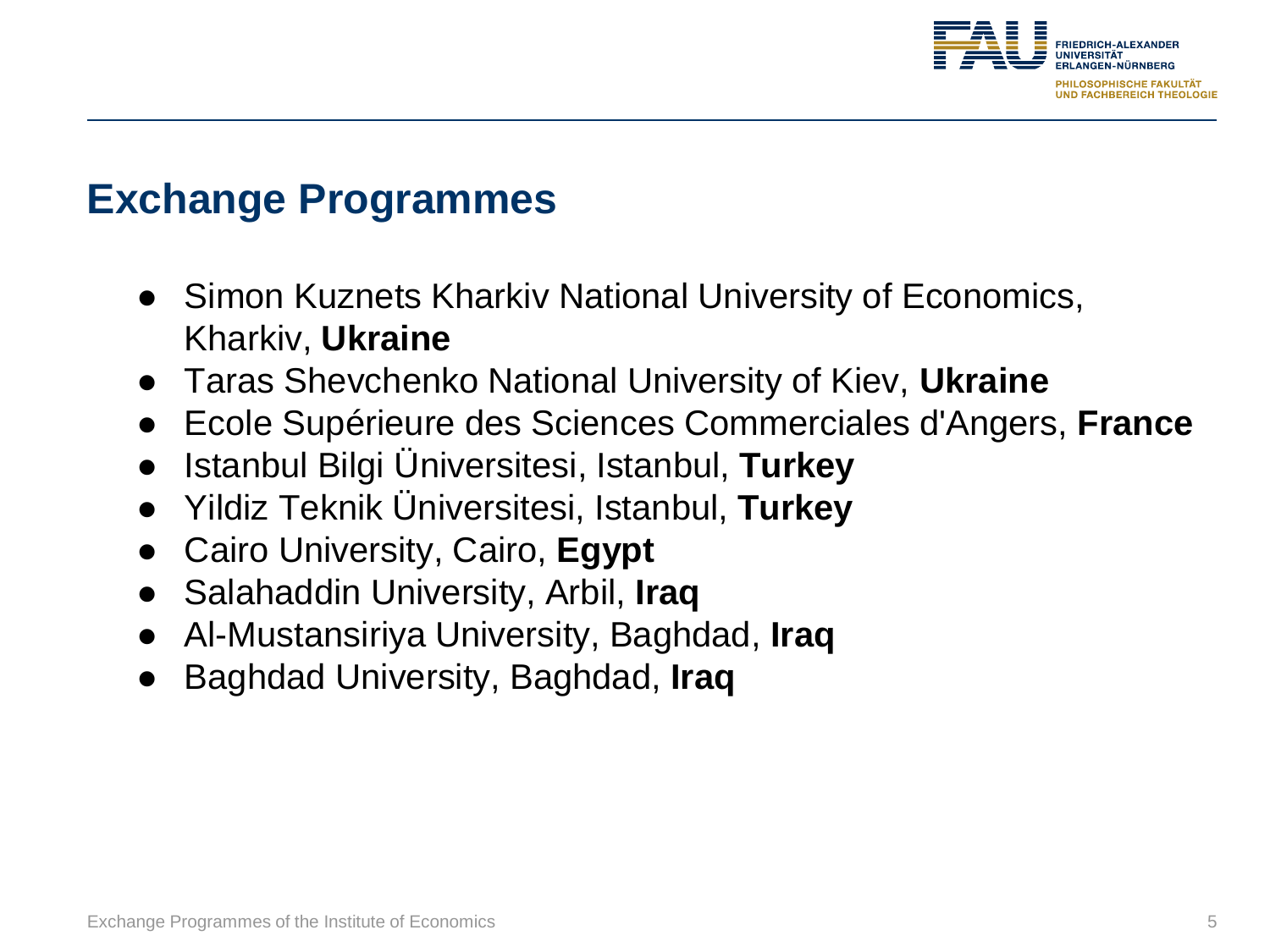

## **University of KwaZulu Natal**



- Partner Programme: Development Studies
- Agreement signed in 2011
- The University of KwaZulu-Natal was formed on 1 January 2004
- Merger between the University of Durban-Westville and the University of Natal
- The university has four colleges with several schools each
- About 38,000 students
- Durban has a population of almost 3.5 million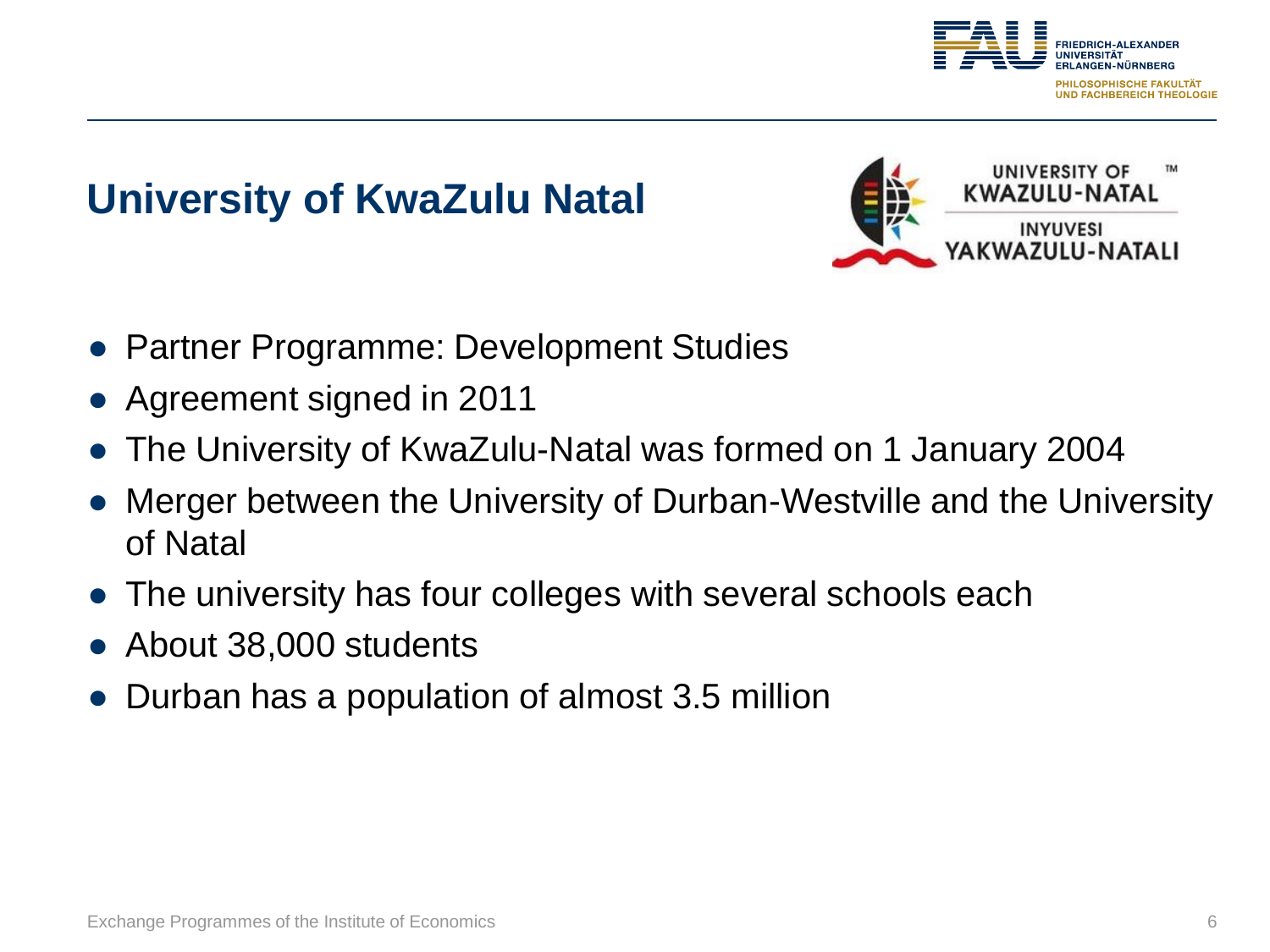

## **Durban University of Technology**

- No direct Partner Programme
- Agreement signed in 2015
- Established in 2002
- Merger of Technikon Natal and ML Sultan Technikon
- Around 27,000 students
- It has five campuses in Durban and two in Pietermaritzburg.
- Specialism: Green Economy and Development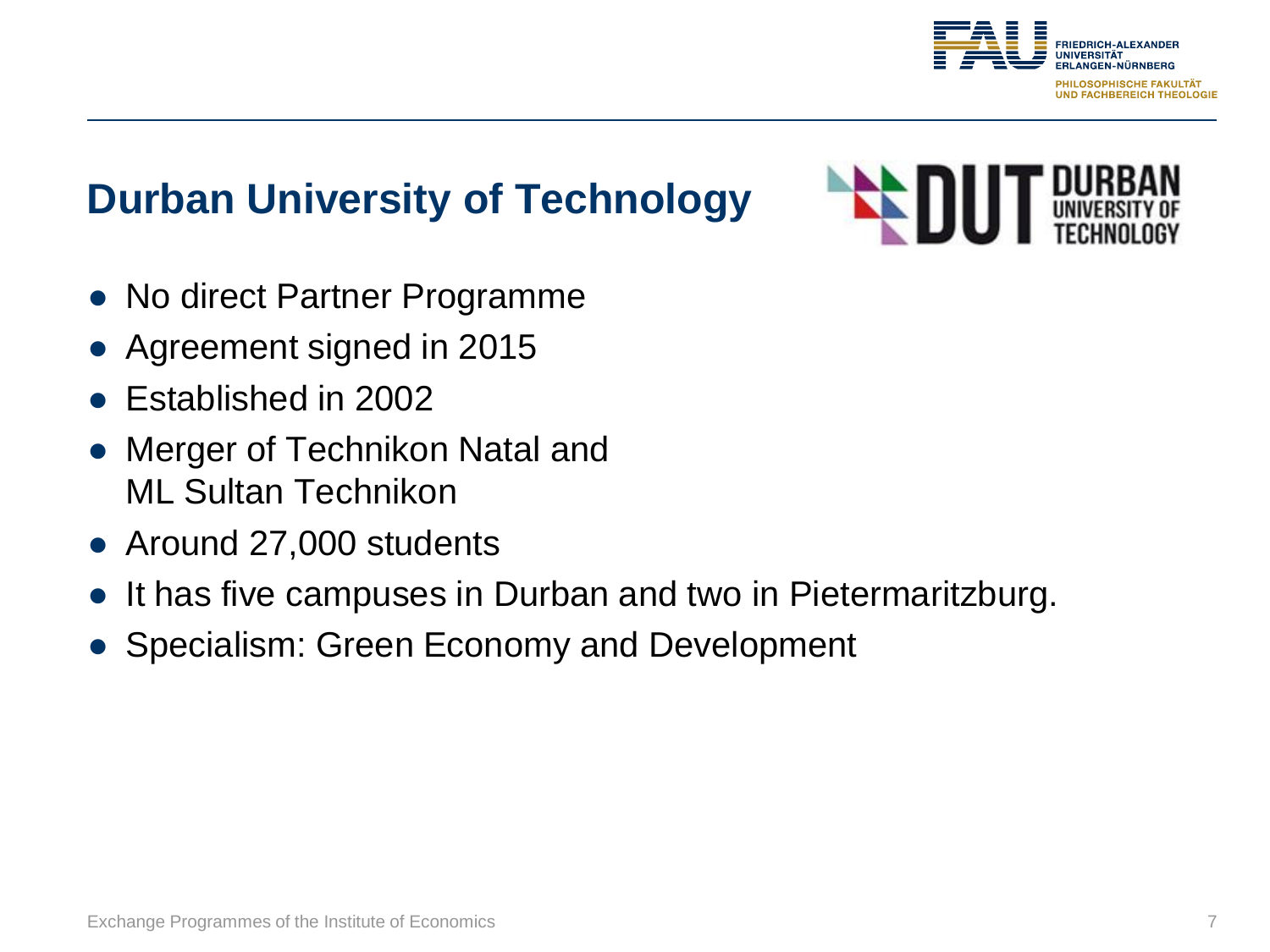

## **University of Limpopo**



- Partner Programme: Master of Development
- Agreement signed in 2012
- The University of Limpopo is the result of a merger between the former Medical University of Southern Africa and the University of the North in January 2005
- It has four faculties
- About 18,000 students
- Limpopo is in the northwestern region of South Africa which has 5 Mio inhabitants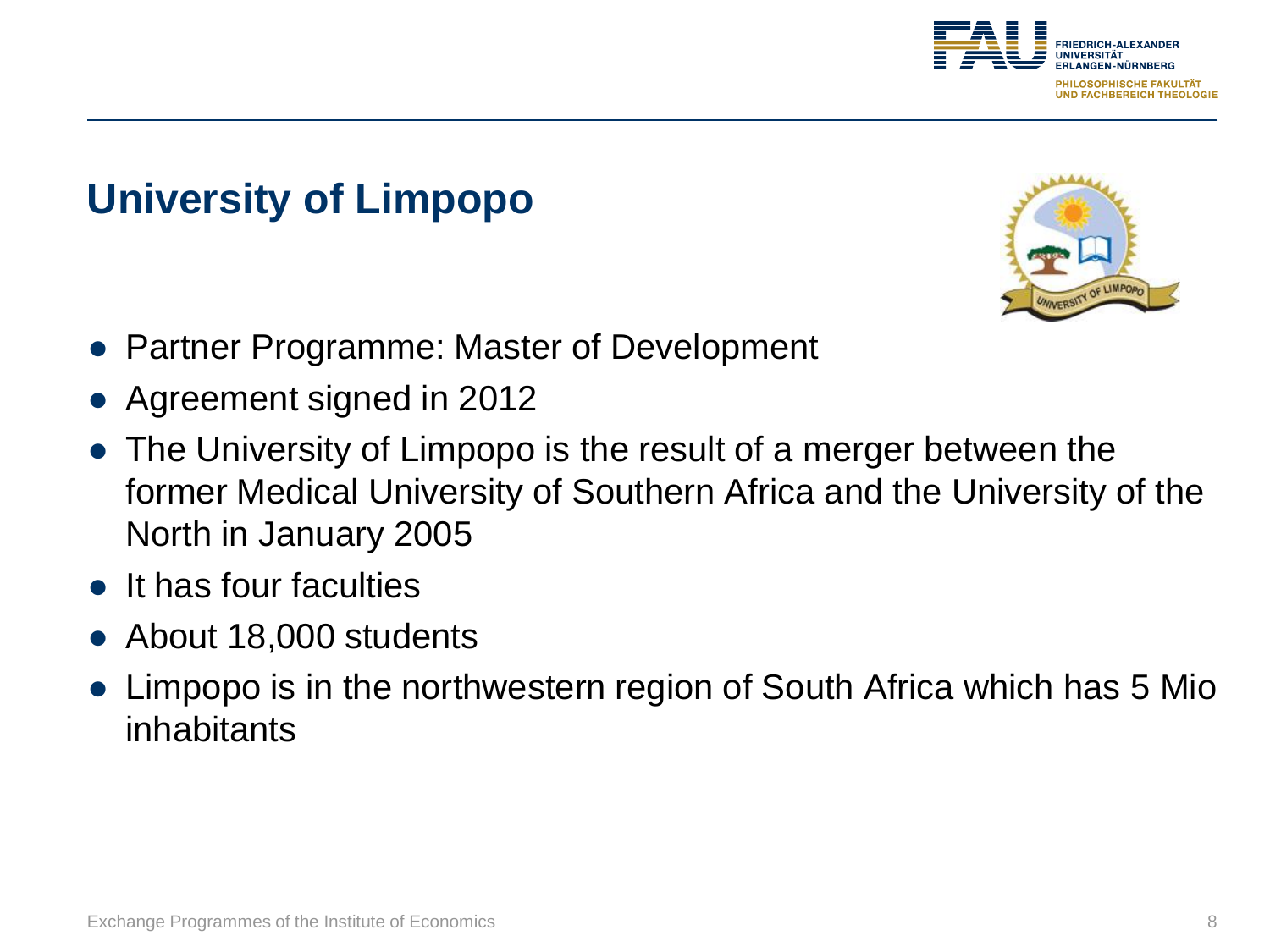

#### **University for Development Studies**

- Partner Programme: MPhil Development Studies
- Agreement signed in 2017
- Established in May 1992 by the Government of Ghana
- The UDS has four campuses, eight faculties, a Business School, one Medical School, one Graduate Institute and three centers.
- According to the Webometrics, the University for Development Studies is ranked fourth in Ghana.
- The agreement is valid for the fields Economics and Development Economics.
- The courses are offered by the Faculty of Integrated Development Studies which is located in Wa (north Ghana).
- Wa has a population of around 100,000 people.

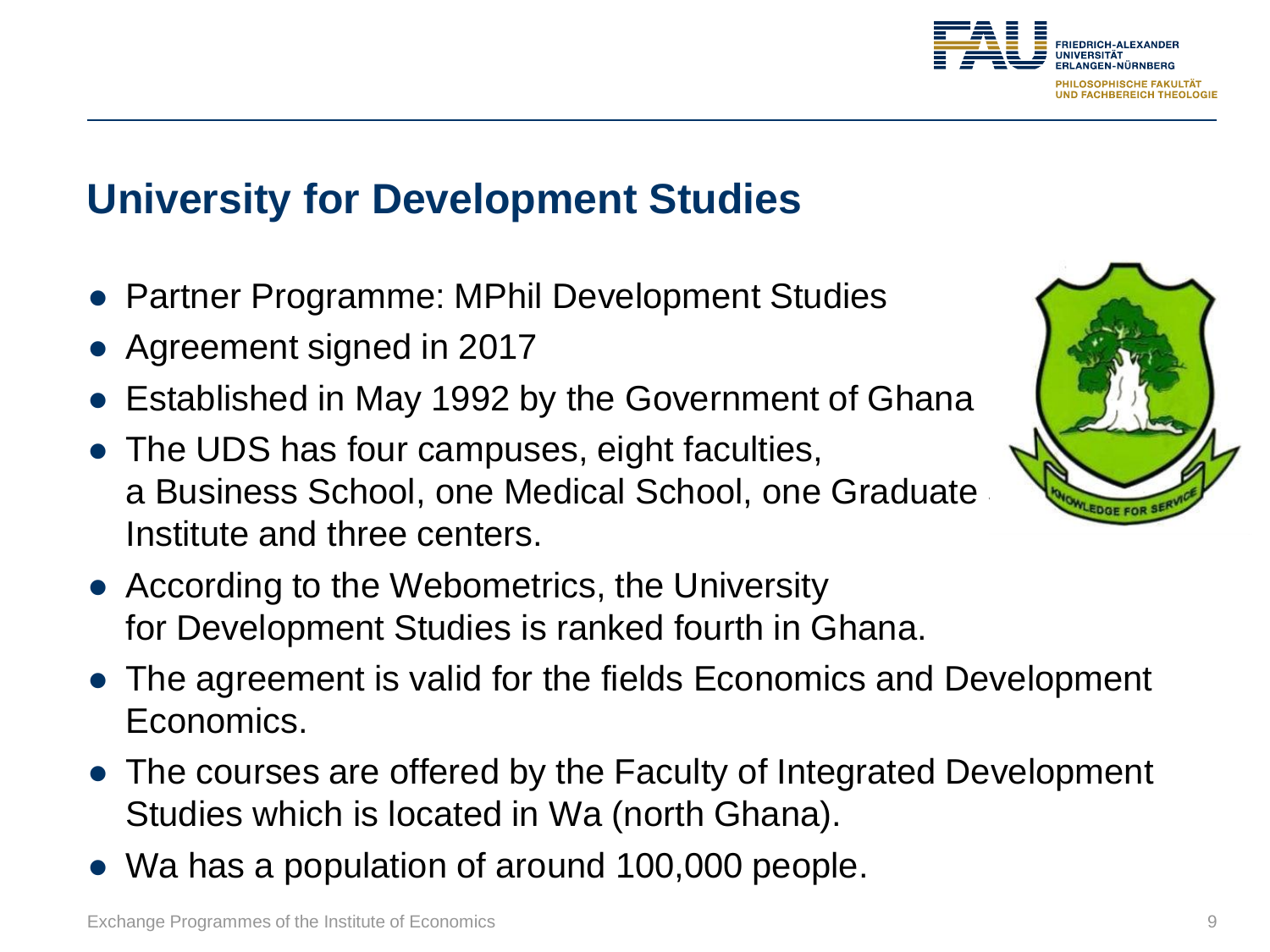

## **Universidad Autónoma de Baja California**

- Partner Programme: Global Development Studies
- Agreement signed: 2012
- The Autonomous University of Baja California (UABC) was officially formed on February 28, 1957.
- The UABC has three main campuses in the cities of Ensenada, Mexicali, and Tijuana.
- It has about 52,000 students.
- Tijuana has 1.3 Mio inhabitants.

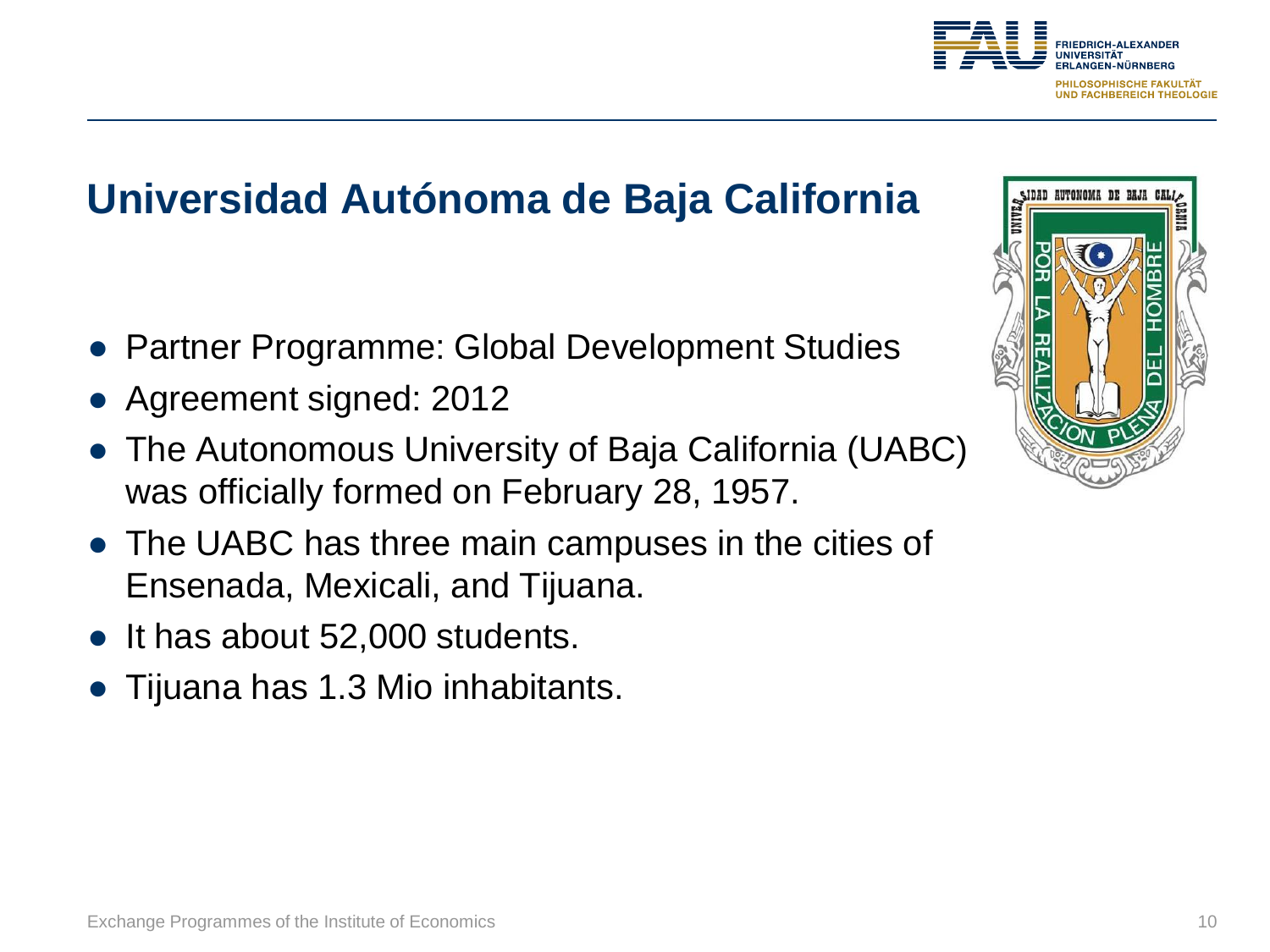### **Universidad de Guadalajara**

- Partner Programme: Master of International Economic Relations
- Agreement signed in 2013
- The university was founded in 1792 by King Carlos III of Spain.
- It is the second oldest university in Mexico and the fifth oldest in North America; it is and ranked second in Mexico.
- The University of Guadalajara has 16 Centros Universitarios.
- It has about 230,000 students.
- Guadalajara has 1.3 Mio. inhabitants.



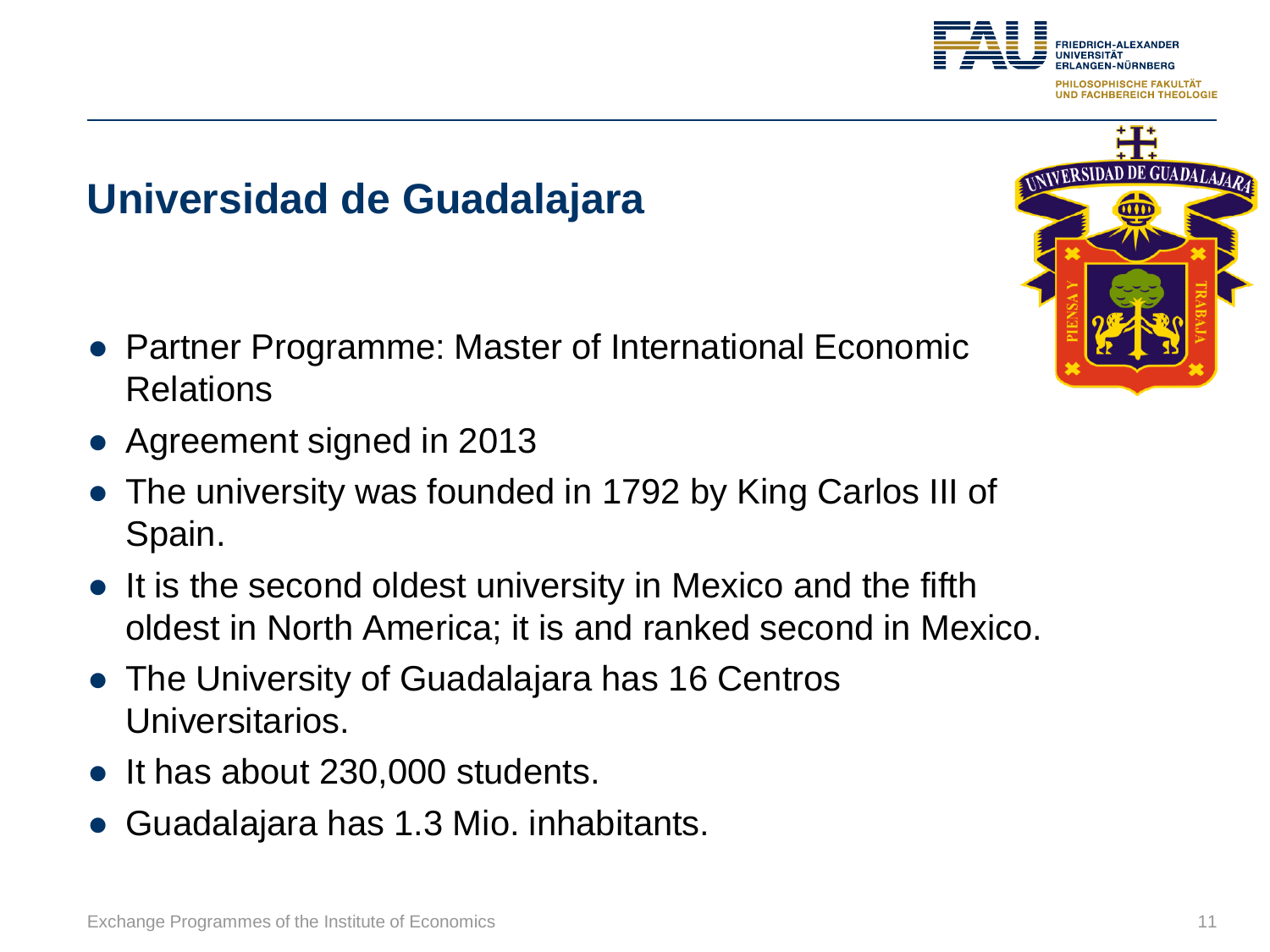

## **Universidad Católica San Pablo**

- The university was established in 1997.
- It has around 6,000 students.



- The university is located in Arequipa which is the second largest city in Peru with around 860,000 inhabitants.
- Cooperation with the Faculty of Economics, Business, and **Humanities**
- The agreement concerns the fields Business Administration, Business Accounting and Educational Science.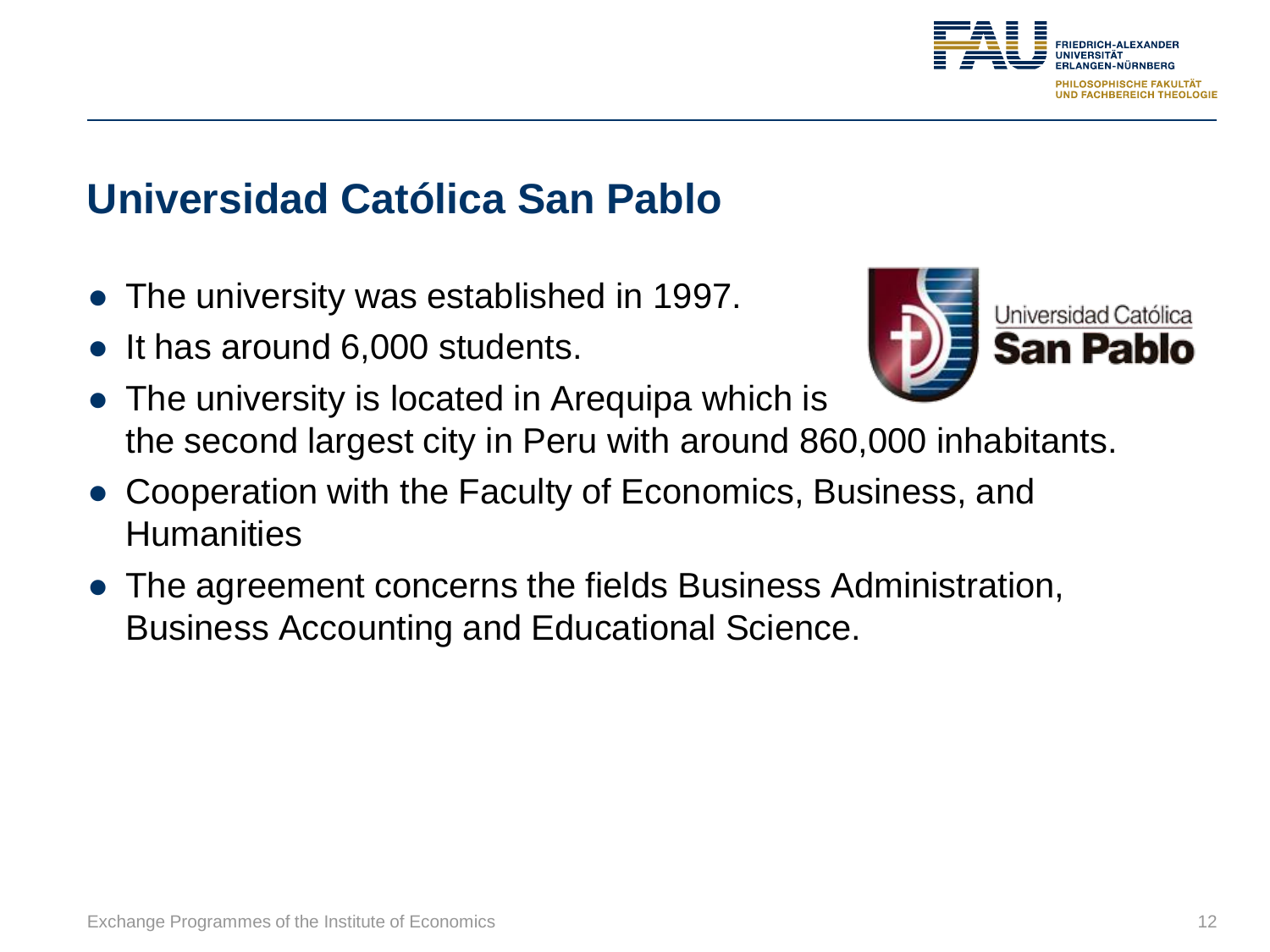

## **Universidad de Santiago de Chile**

- Agreement was signed in 2018.
- The university was founded in 1947.
- It is one of the oldest public universities in Chile
- It has around 19,000 students.
- According to the Webometrics, USACH is ranked fifth in Chile.
- Santiago is the capital of Chile and has a population of more than 5 million.

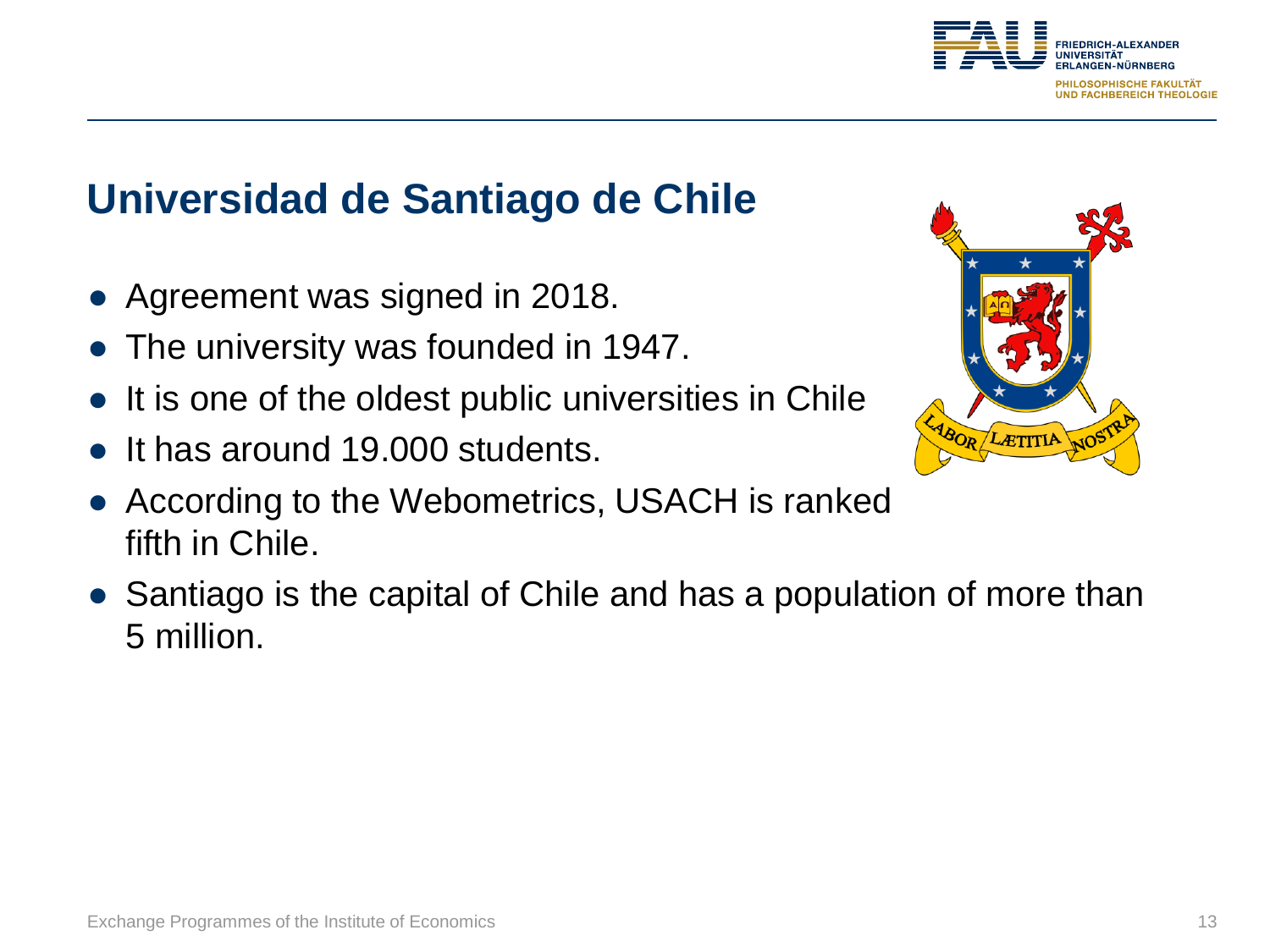

## **Kyung Hee University**



- Partner Programme: International Development Cooperation
- Agreement signed in 2013
- The university was founded in 1949.
- It has about 31,000 students.
- The Graduate School of Pan-Pacific International Studies (GSP) was established in 1996.
- GSP has proved one of the best graduate schools of international studies in Korea. In October 1998, GSP was ranked at the top in the midway Ministry of Education review.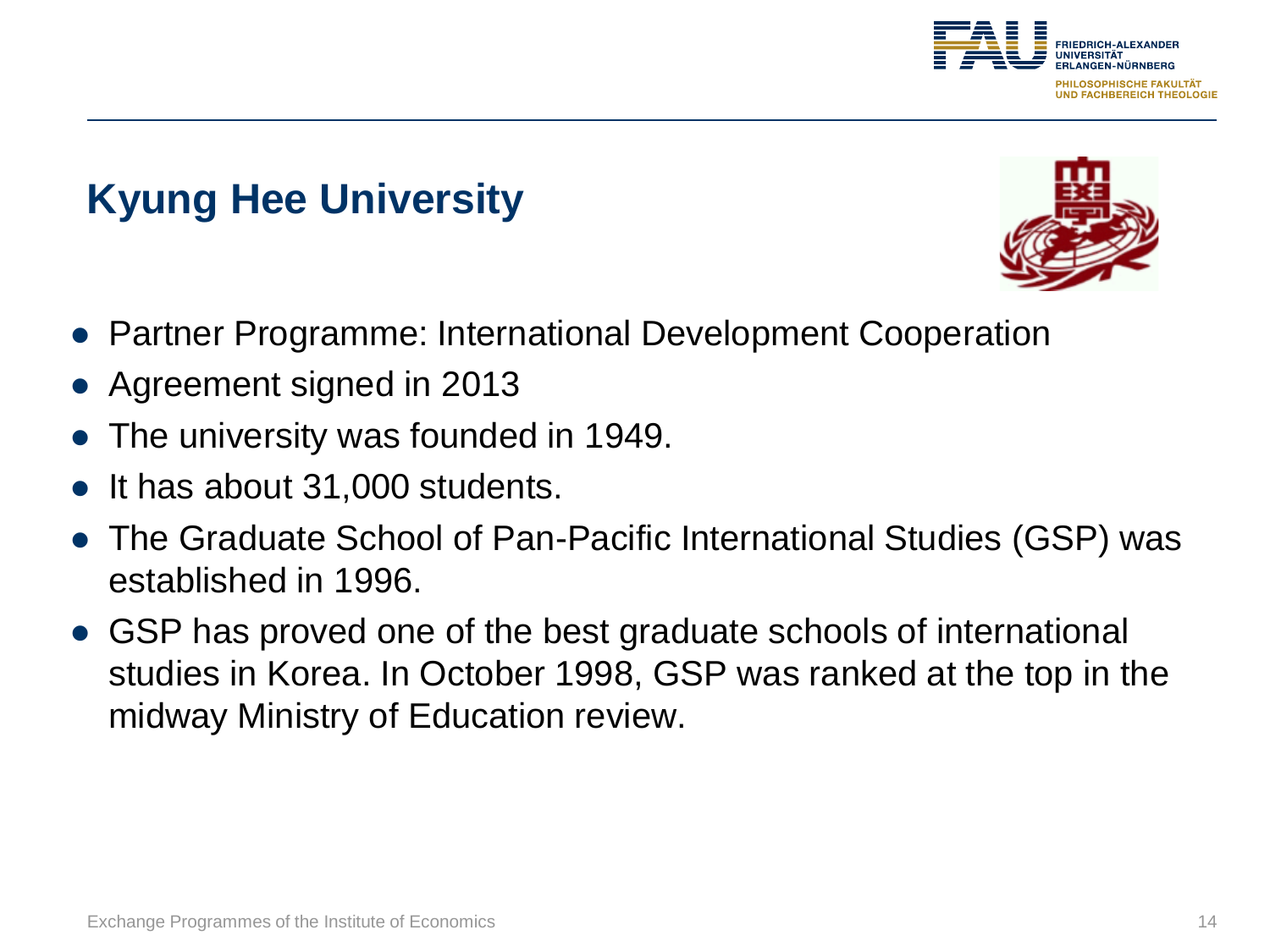

## **Wuhan University**

- Partner Programme: Economics
- Agreement signed in 2013
- Wuhan is one of the top 10 universities in China
- The university dates back to Ziqiang Institute, which was founded in 1893.
- In 2000 the new Wuhan University was established as a combination of four major universities.
- About 53,000 students
- Wuhan is the capital of Hubei province and has a population of10 million.

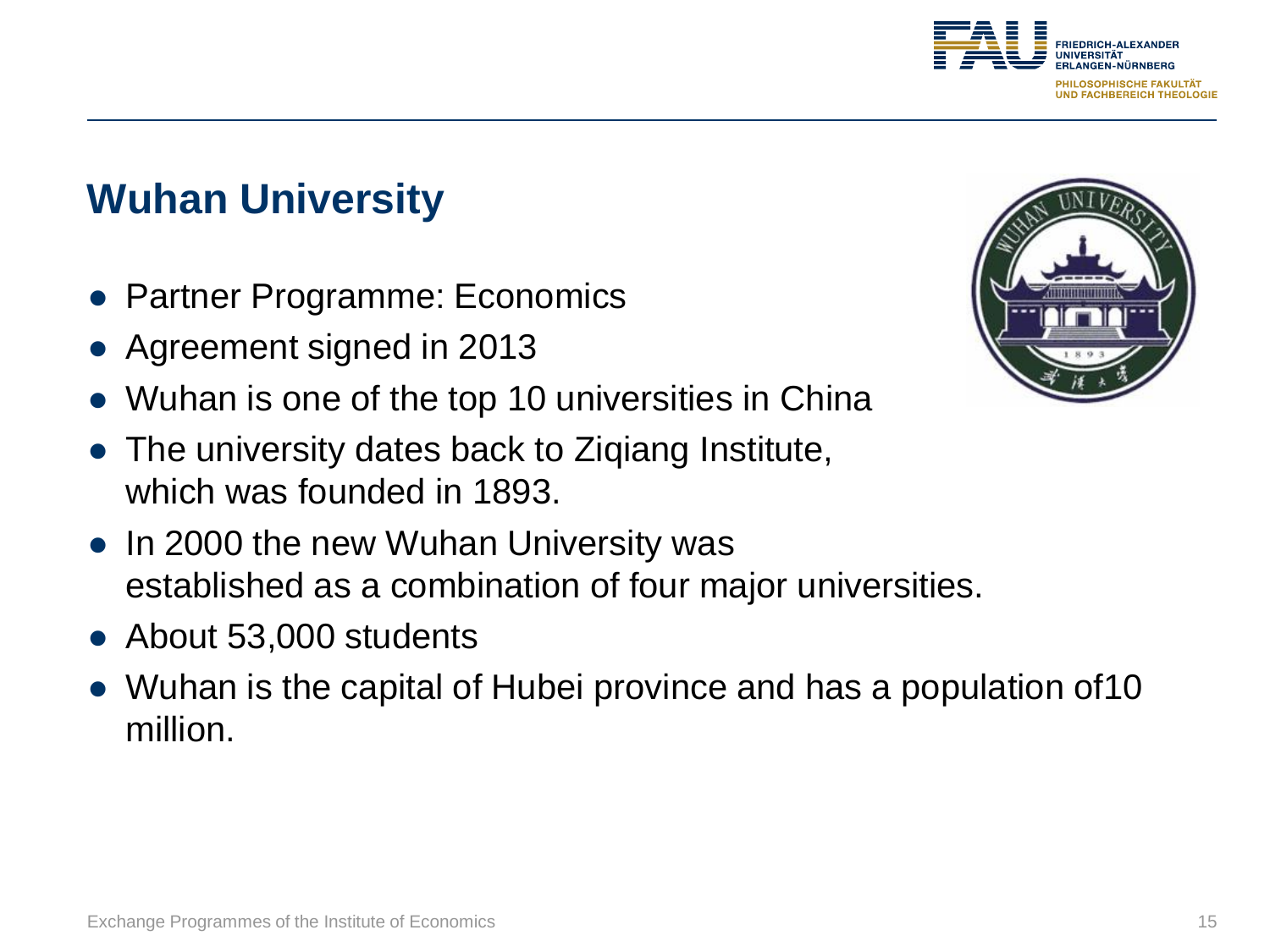## **Lomonosov Moscow State University**

- Partner Programme: International Business Management
- Agreement signed in 2015
- Top-ranked Russian university
- Moscow State University was established in 1755.
- More than 40.000 students (graduate and postgraduate) and about 7.000 undergraduates study at the university, and over 5.000 specialists do the refresher course here. More than 6.000 professors and lecturers, and about 5.000 researchers work for the faculties and research institutes.
- 11 faculties
- Faculty of Economics founded in 1911



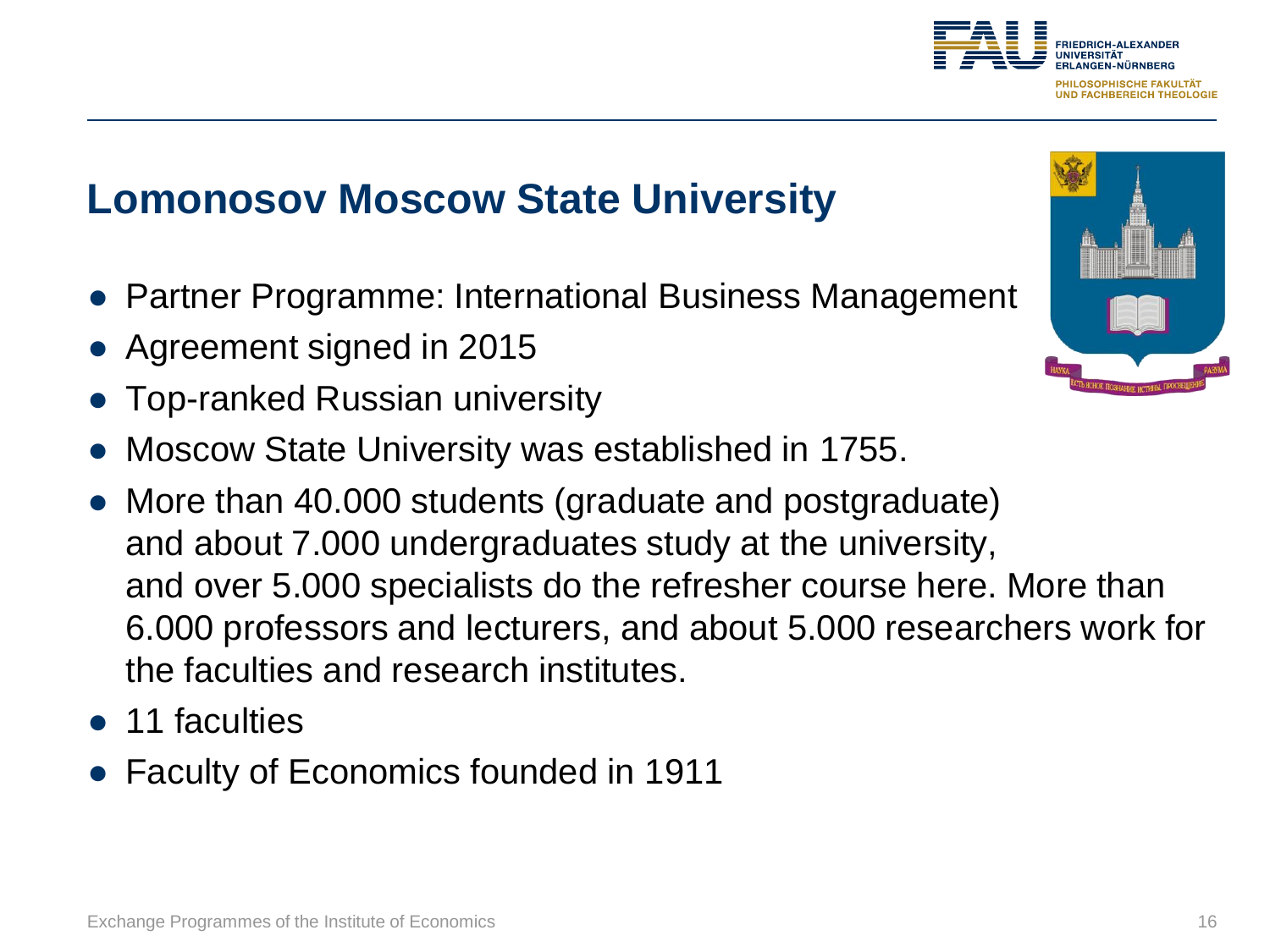## **Indian Institute of Technology Madras**

- Partner Programme: Development Studies
- Agreement renewed in 2015 (university-wide)
- Established in 1959
- According to the Webometrics ranking, IITM is ranked third among universities in India.
- The Department of Humanities offers courses in Development Studies, Economics, Environmental Studies, History, International Relations, Philosophy, Political Science, and Sociology.
- The IITM is located in Chennai which has a population of 4.6 million.
- The university has around 8,000 students.



**FRIEDRICH-ALEXANDER** 

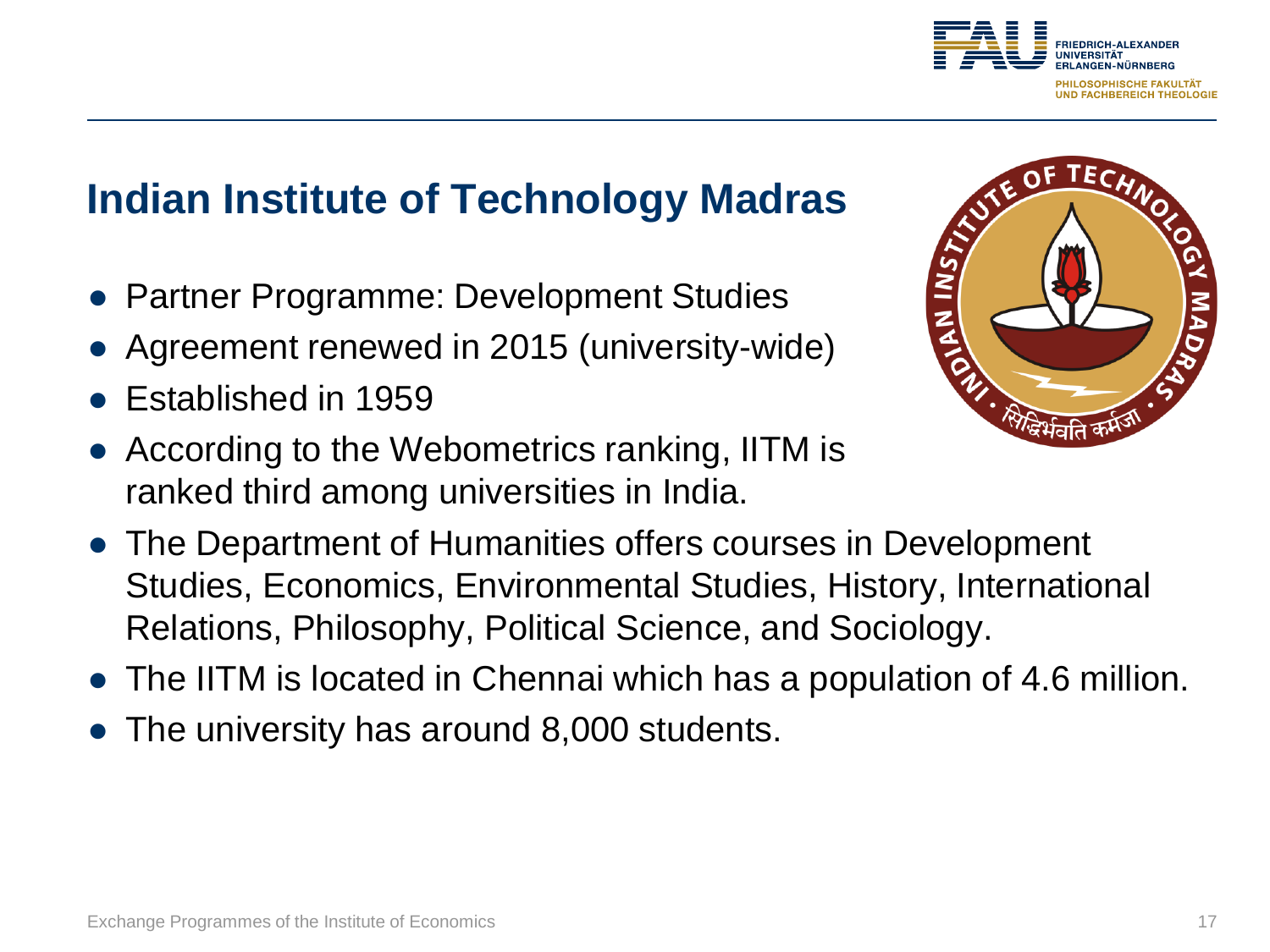

#### **Tata Institute of Social Sciences**

- Partner Programme: Development Studies
- Agreement signed in 2017
- The Tata Institute of Social Sciences (TISS) was established in 1936.
- We cooperate with the School of Livelihoods and Development which is located in Hyderabad.
- The School offers MA programmes in Development Studies, Natural Resource & Governance, and Rural Development and Governance.
- Hyderabad lies in southern India and has a population of around 6.7 million people.

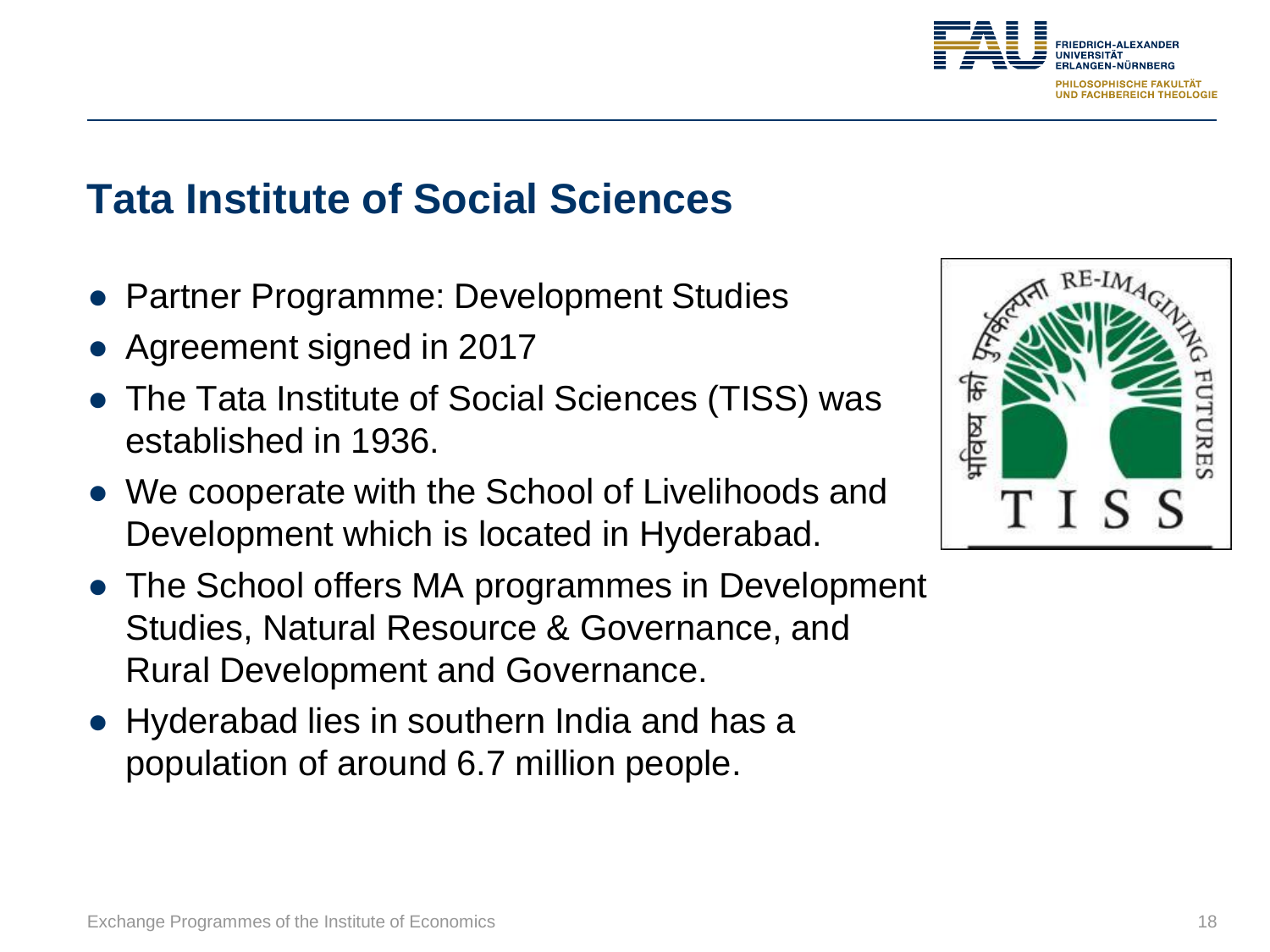## **Jawaharlal Nehru University**

- Partner Programme: MA Economic Studies & Planning
- Agreement signed in 2017
- The JNU was established in 1969, has around 8,000 students and is located in New Delhi.
- According to the Webometrics ranking, the Jawaharlal Nehru University is among the top 15 universities in India.
- We cooperate with the School of Social Sciences of the Jawaharlal Nehru University.
- The School of Social Sciences has 12 centers, among them: Centre for Economic Studies and Planning, Centre for Informal Sector and Labour Studies, Centre for the Study of Discrimination and Exclusion, and Centre for the Study of Regional Development.



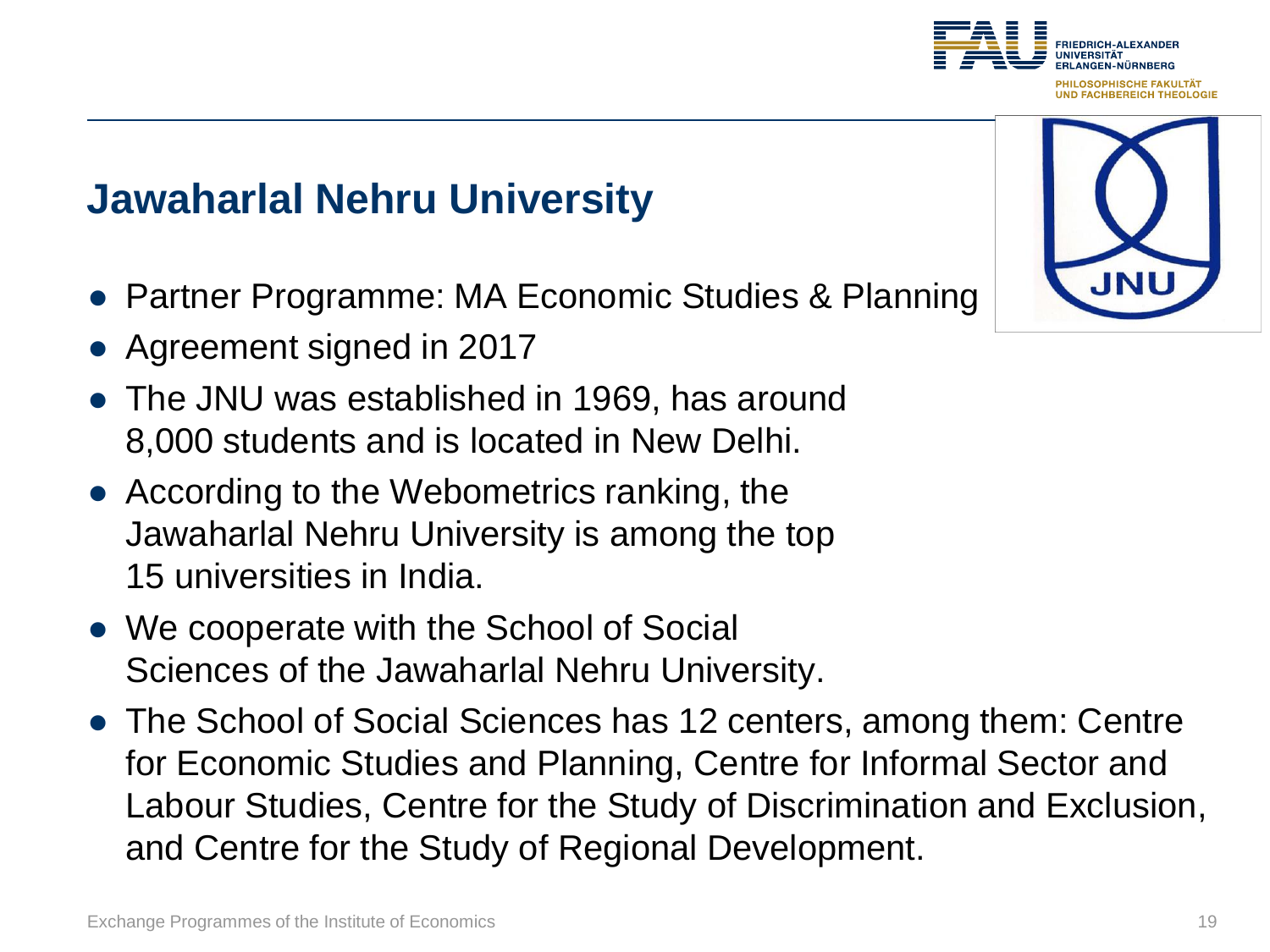

## **Simon Kuznets Kharkiv National Univ. of Economics**

- Partner Programme: Master International Economic Relations
- Agreement signed in 2016
- Established in 1930
- 23 specialties such as Economics and Entrepreneurship, Management and Administration, Information Systems and Computer Science, Publishing and Printing Business



- Around 12,000 students
- 780 faculty members
- Kharkiv is the second largest city in Ukraine with a population of 1.5 million.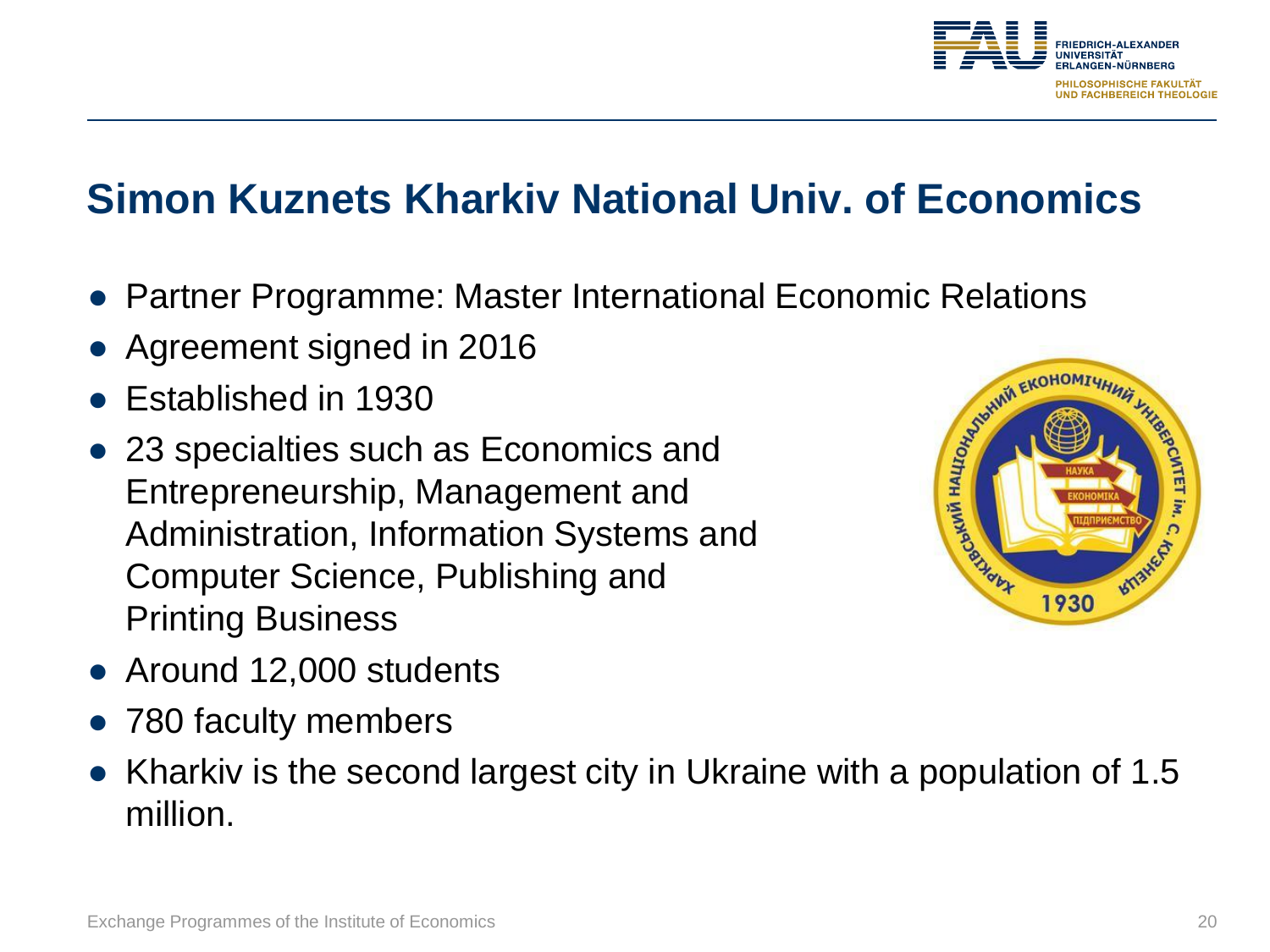

#### **Taras Shevchenko National University of Kiev**

- Partner Programme: Master International Economic Relations
- Agreement signed 2017
- The inauguration of the university was on 15 July 1834.Agr
- According to the Webometrics ranking, the Taras Shevchenko National University of Kyiv is the best university in Ukraine.



- We cooperate with the Institute of International Relations and, within the Institute, with the Chair of World Economy and International Economic Relations.
- The Institute offers many courses that are taught in English.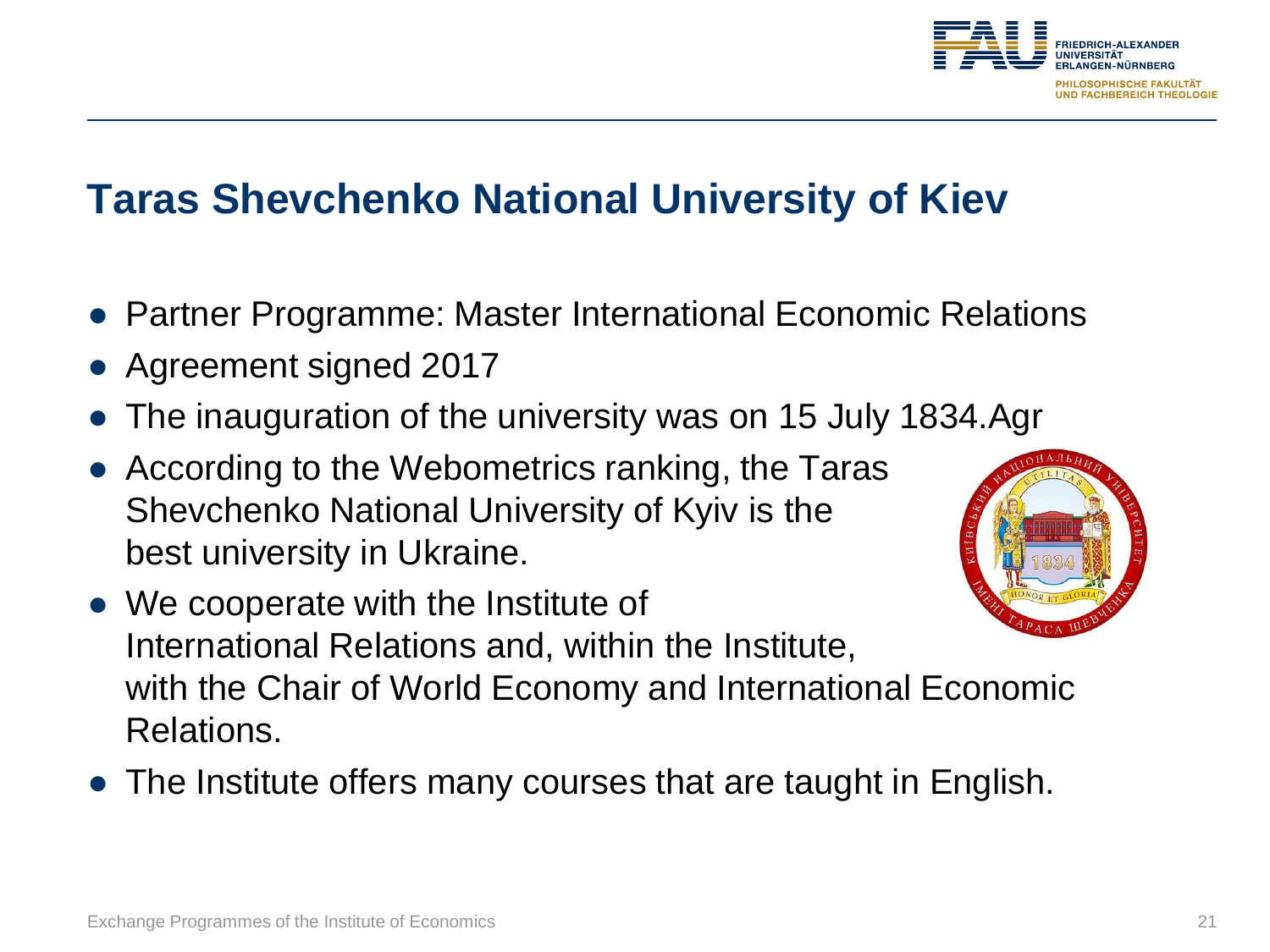

#### **Ecole Supérieure des Sciences Commerciales d'Angers**

- The Ecole Supérieure des Sciences Commerciales d'Angers (ESSCA) was established in 1909
- It is a business school in Angers (western France).
- Angers has around 260,000 inhabitants.
- The ESSCA offers Master programmes in Management, International Business, Consumer Goods Marketing, and Entrepreneurship.
- $\bullet$  The university has around 4,000 students.

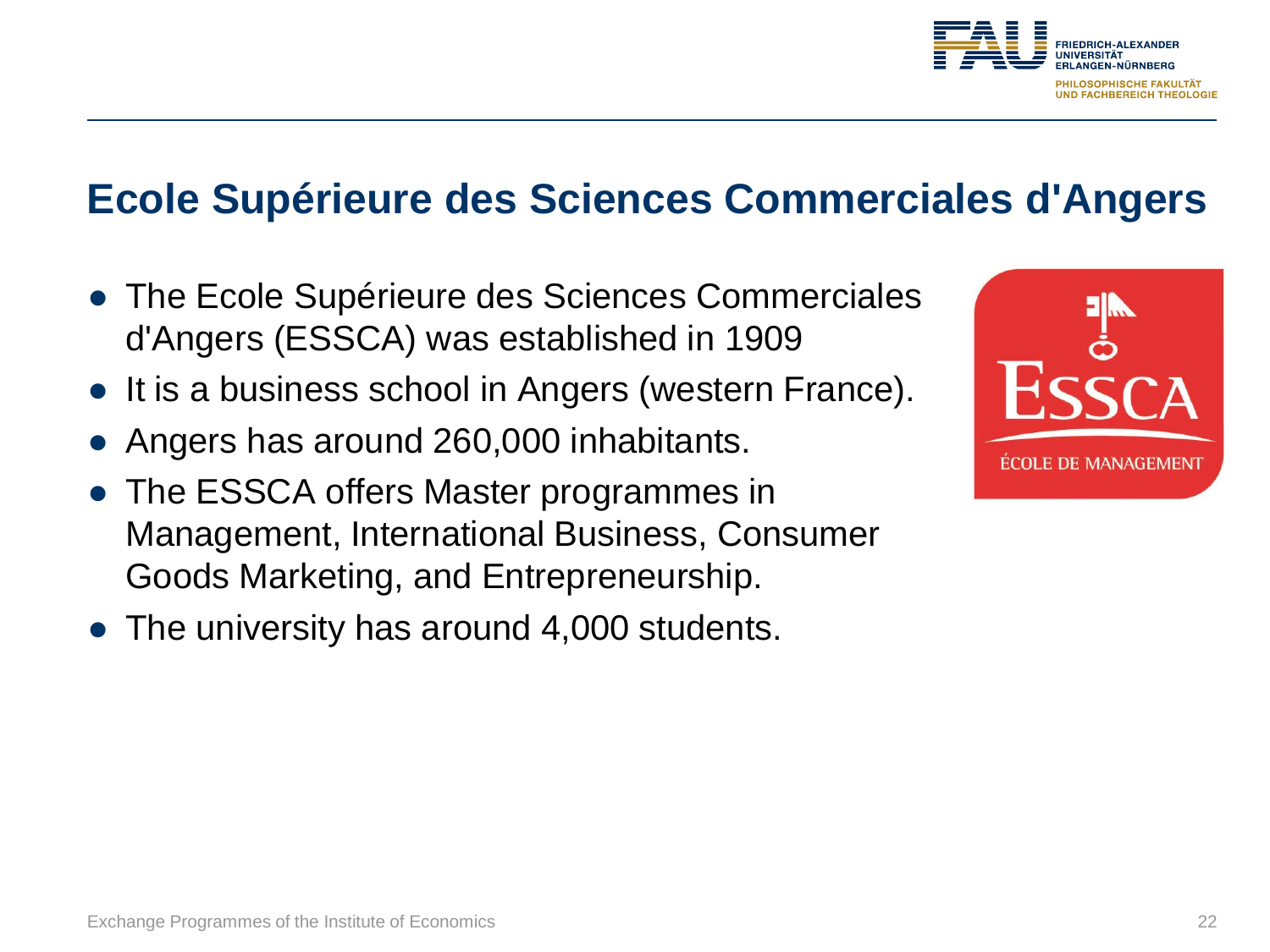

## **Cairo University**

- The Cairo University was established in 1908
- In particular, we cooperate with the Faculty of Economics and Political Science
- The university has around 280,000 students
- It is usually ranked among the top universities in Egypt, and among the top universities in Africa

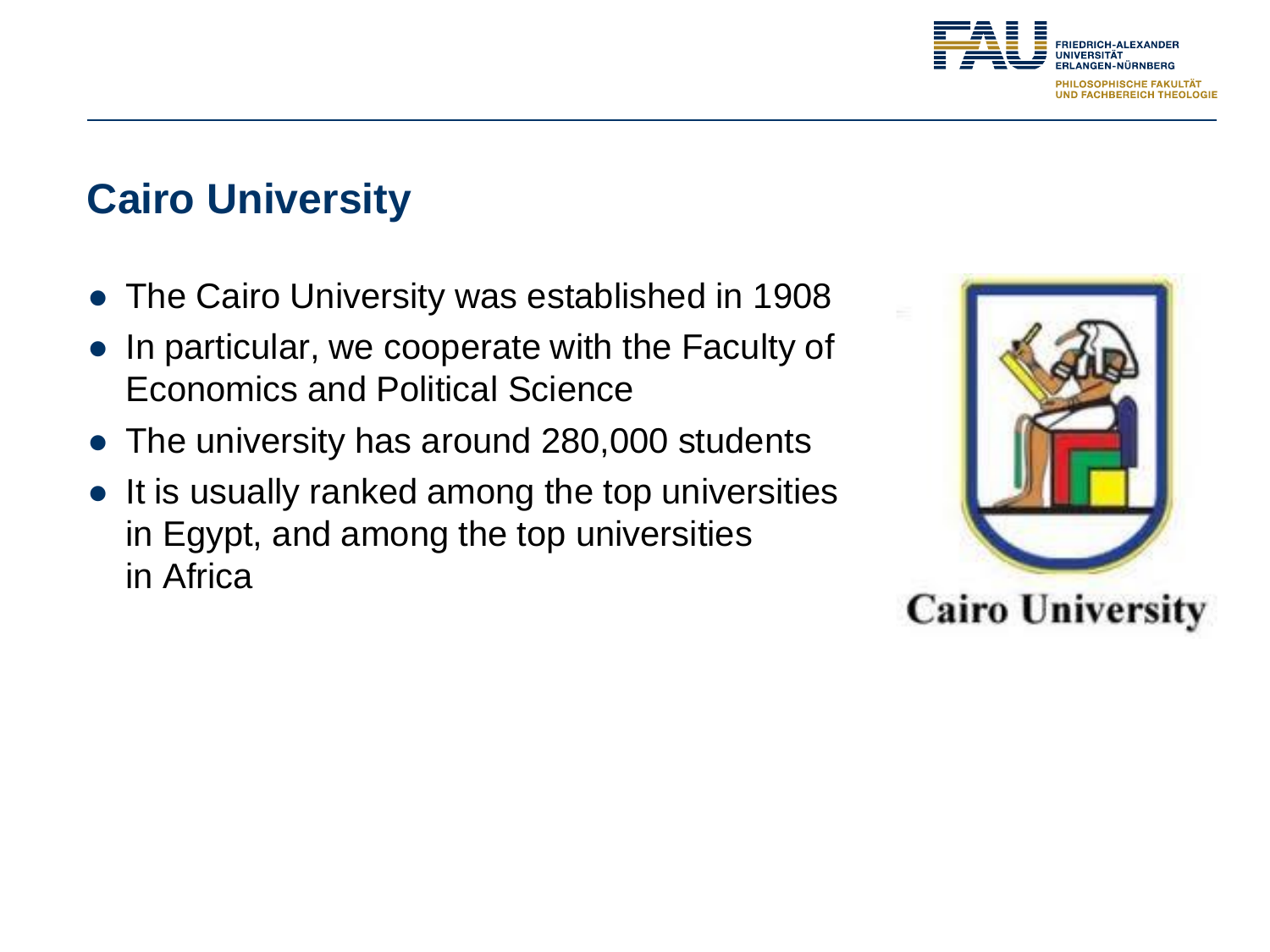

## **Istanbul Bilgi University**

Istanbul **Bilgi Unive** 

- Private university established in 1996
- Has about 20,000 students
- 7 faculties (Faculty of Business includes Department of Economics)
- Ranked 3<sup>rd</sup> among Turkish universities according to US News and World Report
- Courses taught in English
- Since 2015/16 we have had 4 incoming and 3 outgoing students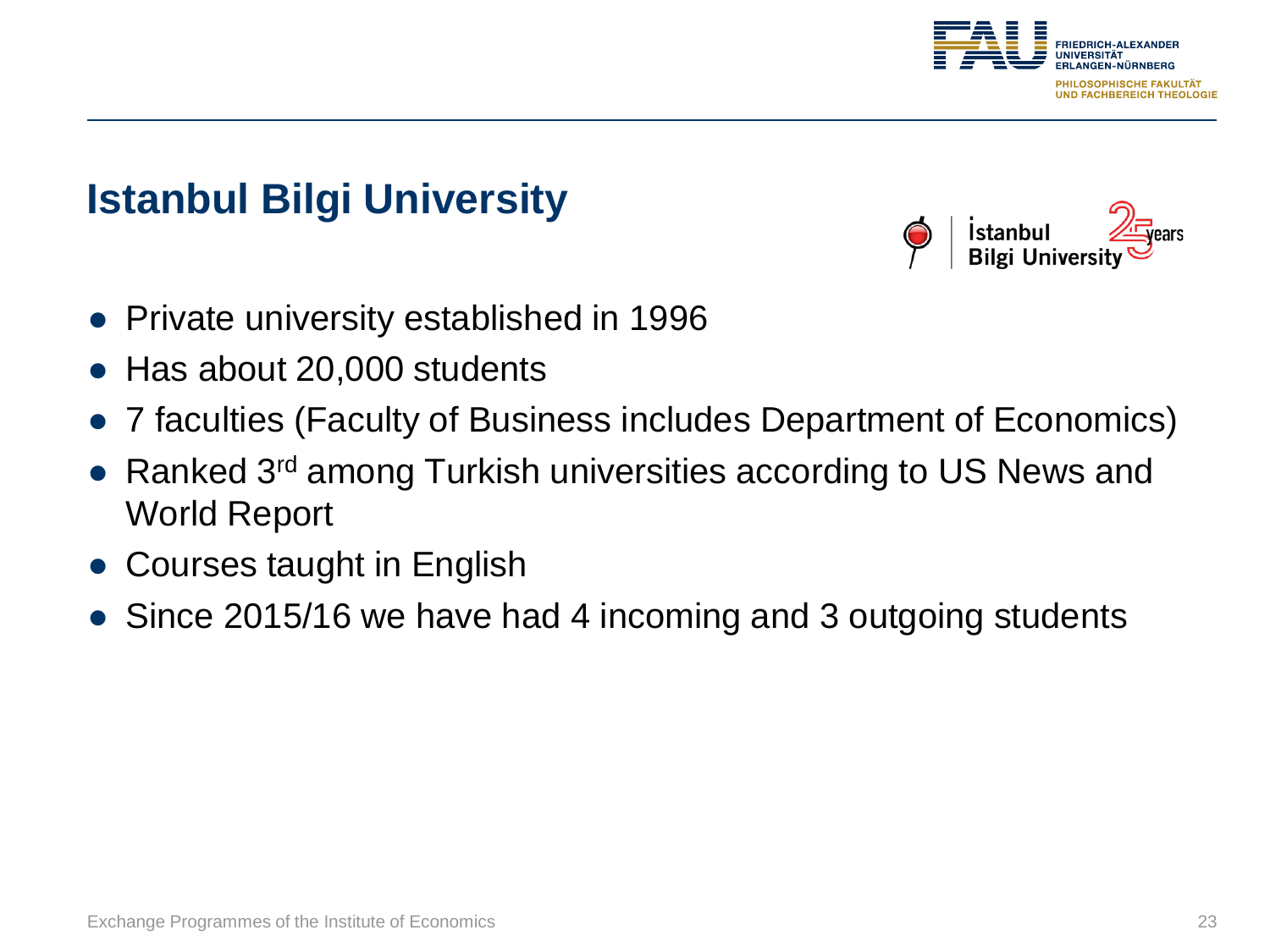## **Yildiz Technical University (Istanbul)**

- Founded in 1911
- Situated in Istanbul's Beşiktaş district (which is twinned with Erlangen)
- 11 Faculties (Faculty of Economic and Administrative Science)
- More than 36,000 students
- Courses are offered in Turkish and English
- Since 2009/10, 10 incoming and 5 outgoing students
- In this winter term, one incomer in our MA DIES (Alper Aslan) and one incomer in our BA.



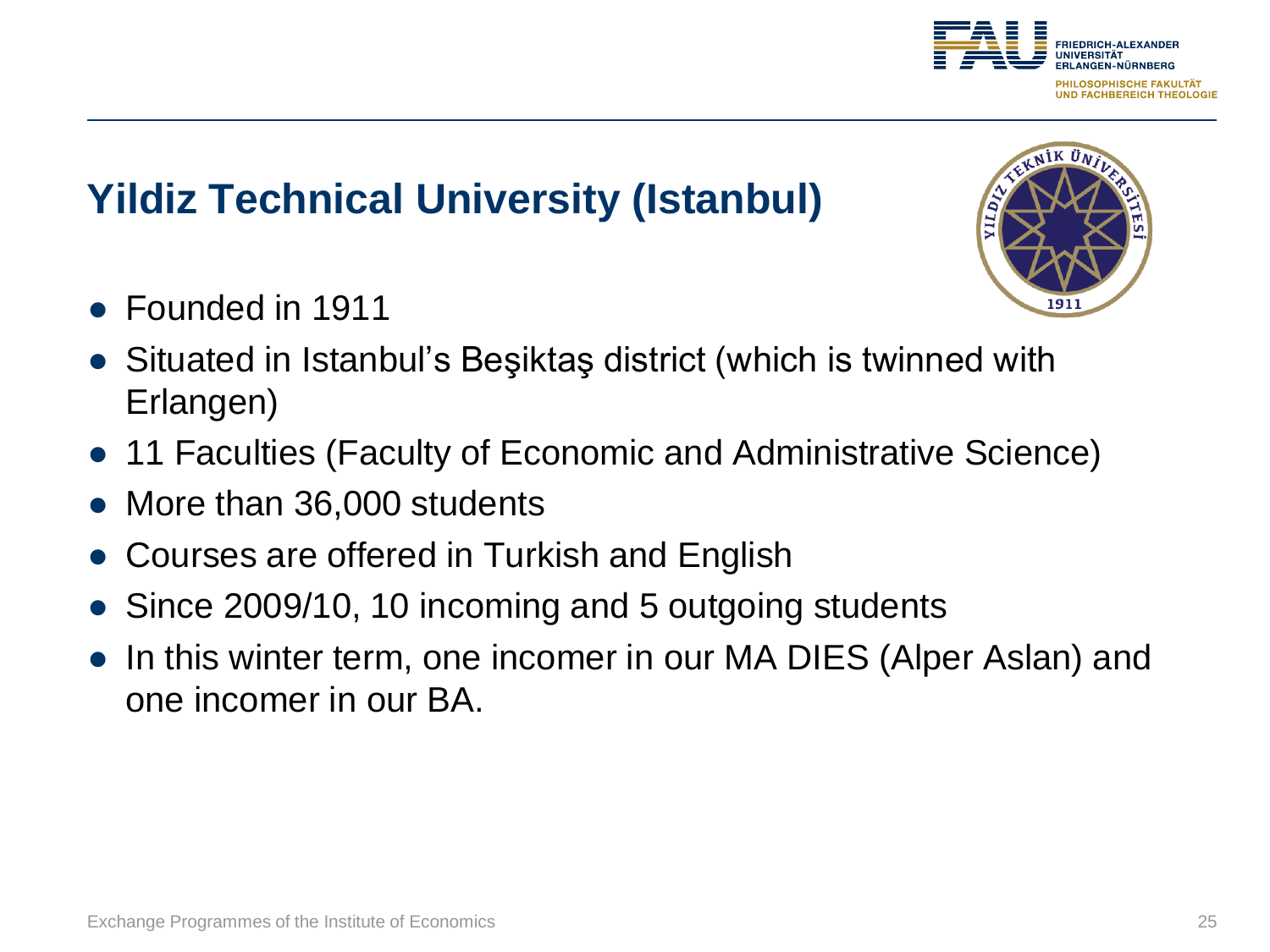

# **Scholarships**



PHILOSOPHISCHE FAKULTÄT **UND FACHBEREICH THEOLOGIE**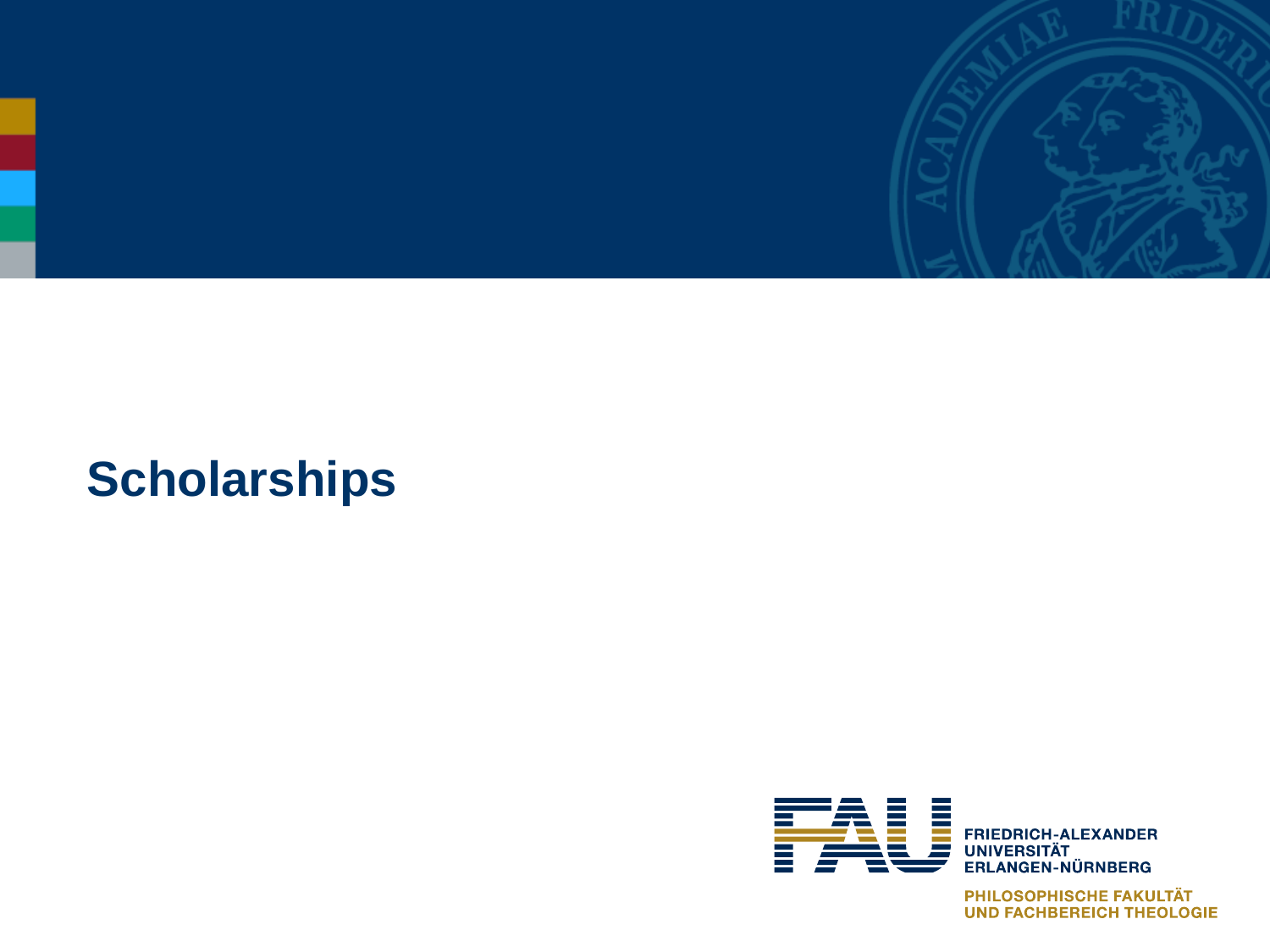

#### **Erasmus Programmes (programme countries)**

- Istanbul Bilgi University (Istanbul)
- Yildiz Technical University (Istanbul)
- Ecole Supérieure des Sciences Commerciales d'Angers (Angers)
	- Students of foreign nationalities are also invited to apply.
	- Places available:
		- 2 students for 5 months in the case of Istanbul Bilgi University
		- 3 students for 10 months in the case of ESSCA
		- 4 students for 5 months in the case of Yildiz Technical University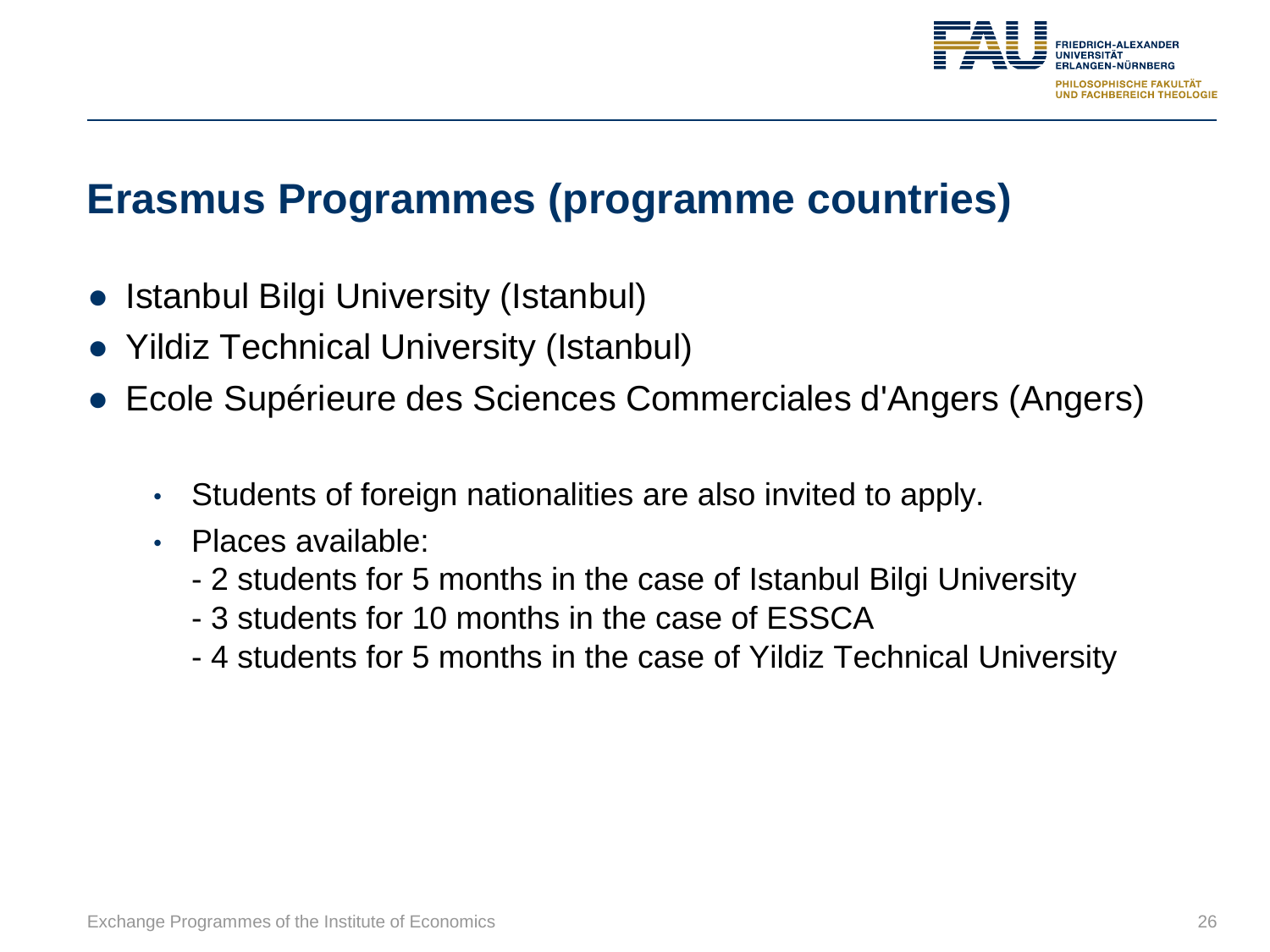

#### **Erasmus Programmes (partner countries)**

- Taras Shevchenko National University of Kiev (Ukraine)
- Simon Kuznets Kharkiv National University of Economics
	- Students of foreign nationalities are also invited to apply.
	- Number of places available varies from year to year.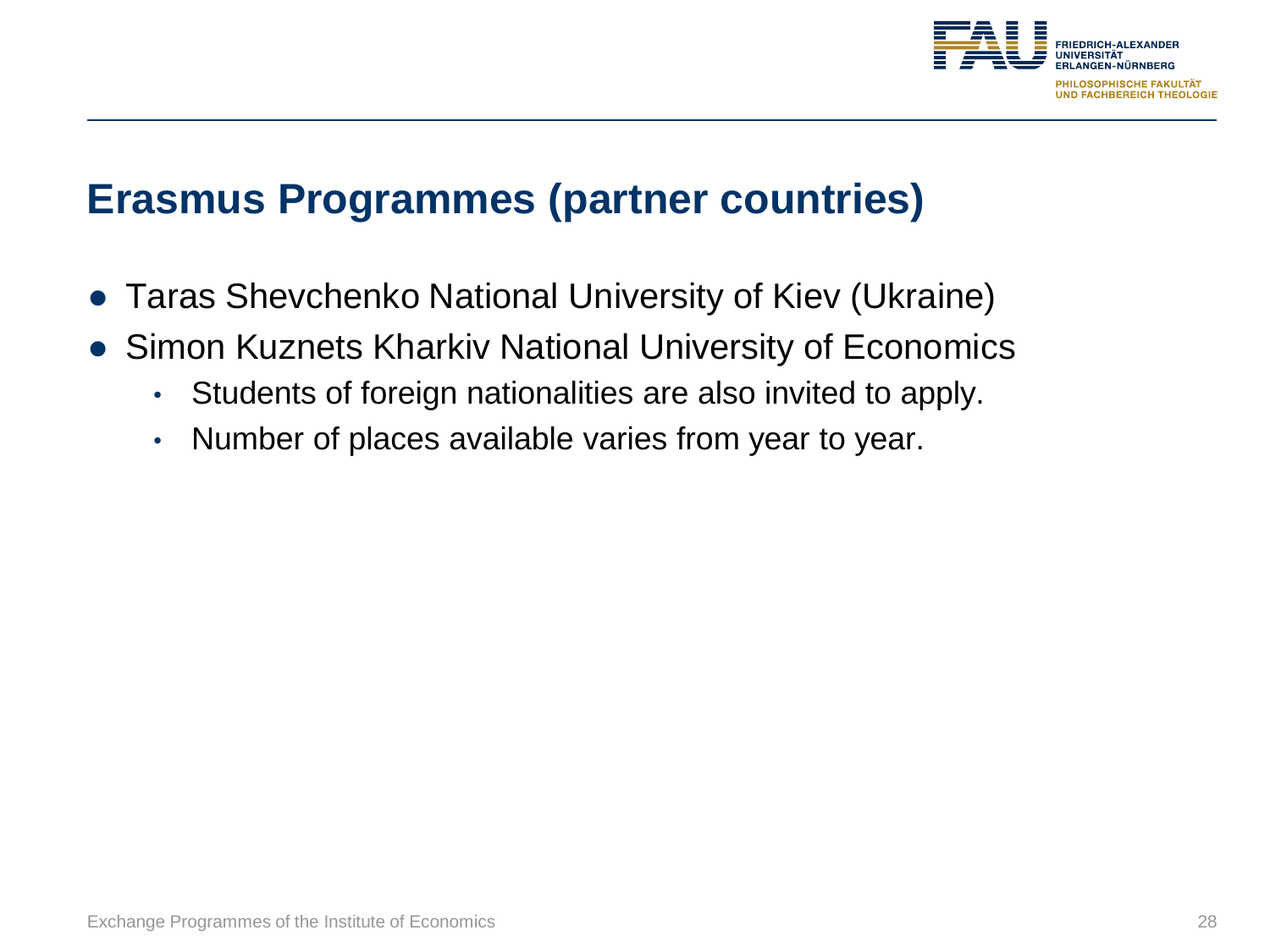

### **Scholarships**

- Waiving of tuition fees for all partner universities.
- DAAD-ISAP:
	- monthly scholarship of 975 Euros plus travel costs  $(2,000 \in \mathfrak{f})$  for Guadalajara (Mexico)
- Erasmus+ funding:
	- Monthly scholarship of 360  $\epsilon$  for ESSCA
	- Monthly scholarship of 300  $\epsilon$  for the Turkish universities
	- Monthly scholarship of 650  $\epsilon$  for TSNUK and KhNUE plus travel costs (275 €)
- Further scholarships (more information from Kerstin Maurer)
	- Ilse und Dr. Alexander Mayer-Stiftung
	- Fonds Hochschule International
	- DAAD Promos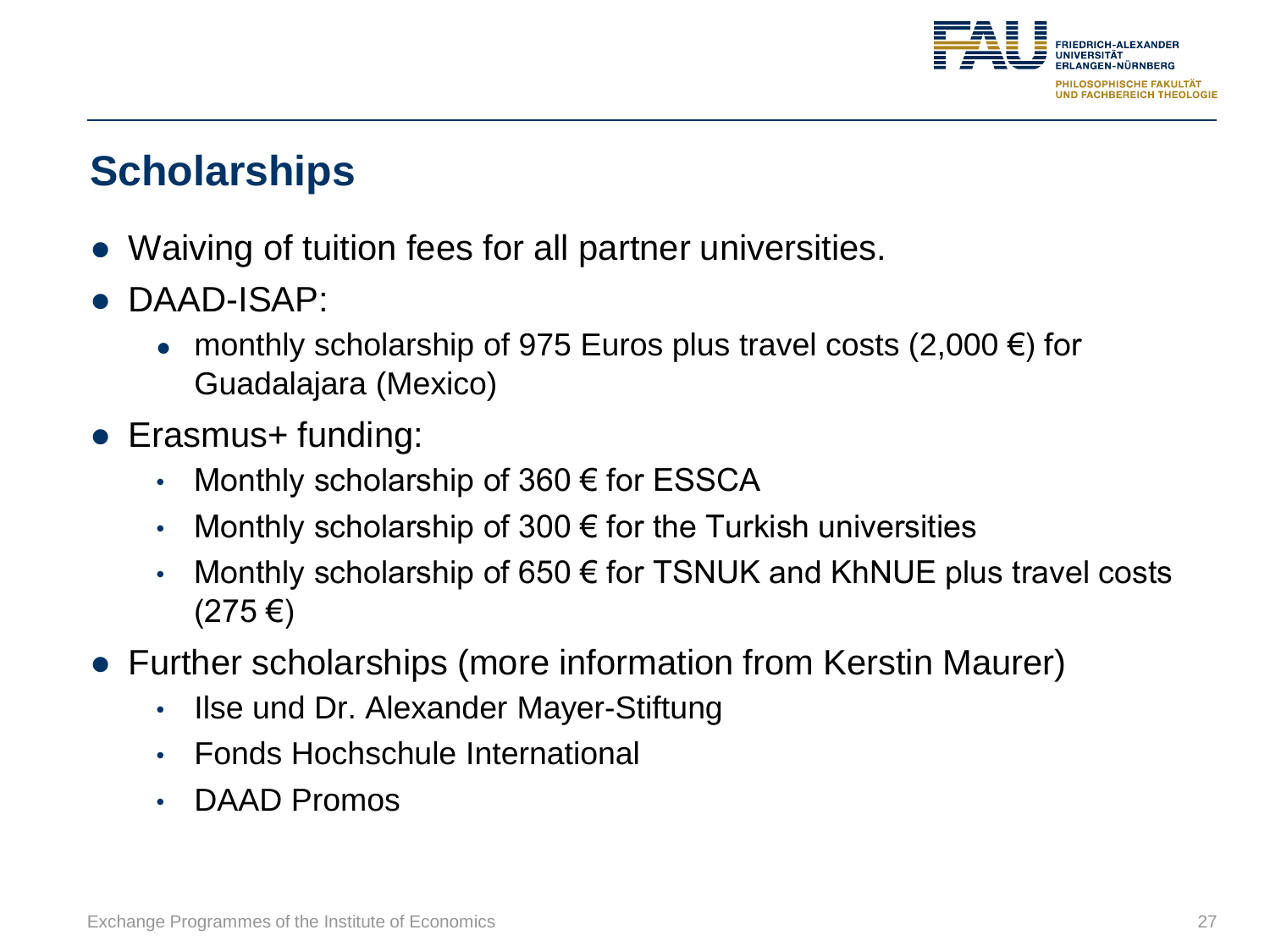

#### **Scholarships**

- Places available:
	- 2 for Istanbul Bilgi University
	- 4 for YTU
	- 3 for the other exchange programmes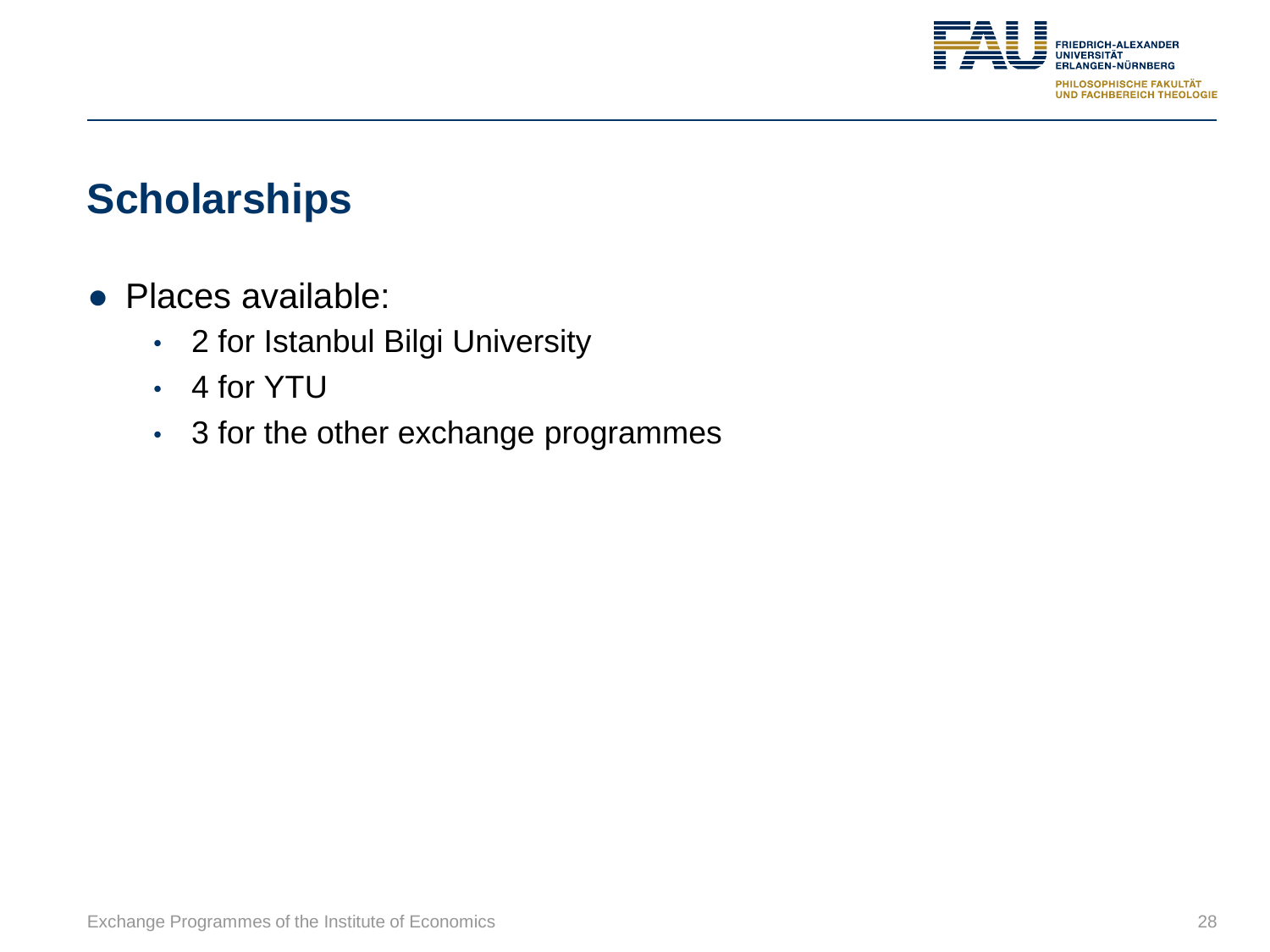

#### **Selection Criteria**

- Performance in the MA DEIS (Grade Point Average)
- Completion of all core modules of the first semester
- Language Skills
- Motivation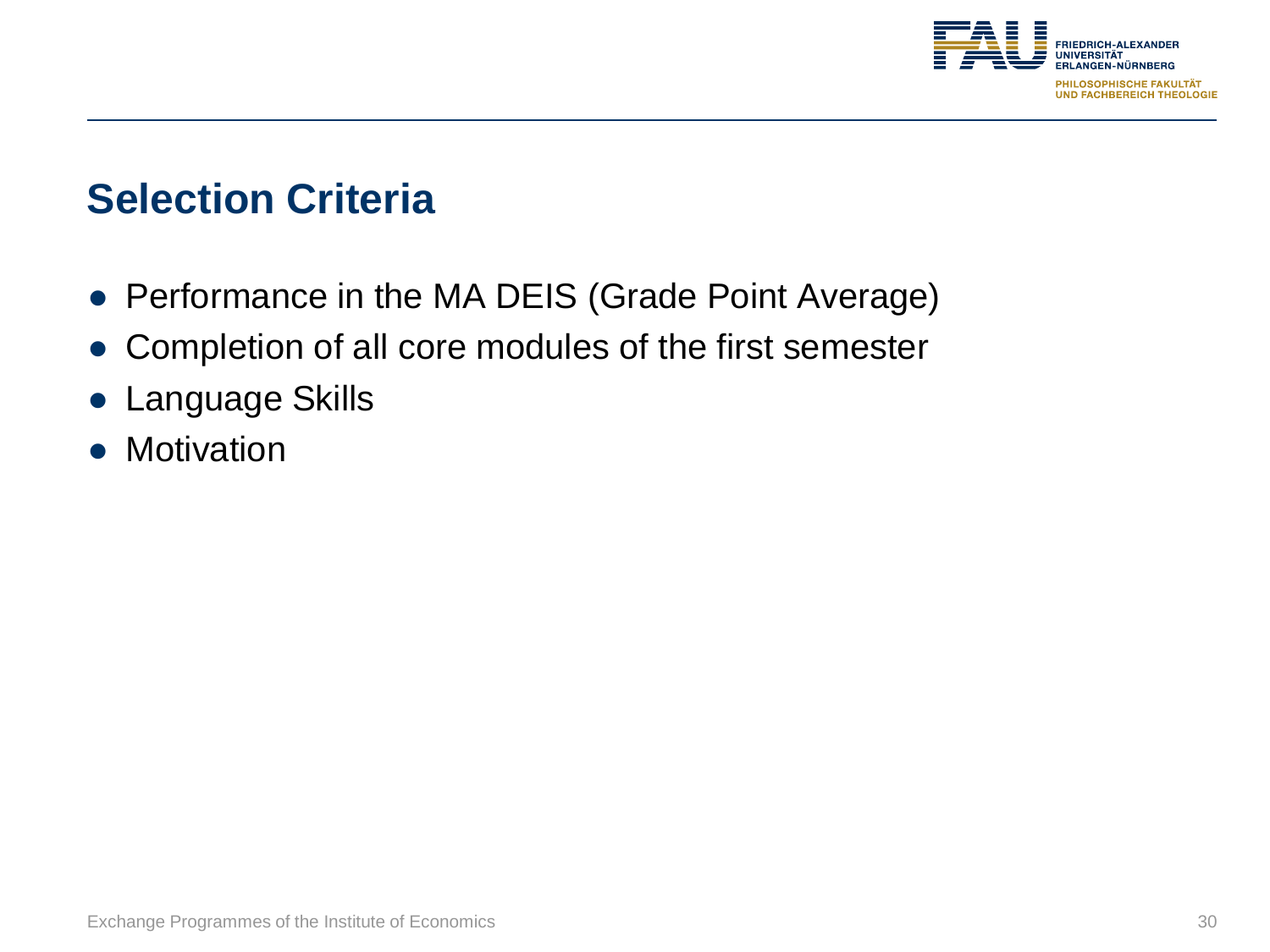

## **Dates**



Exchange Programmes of the Institute of Economics<br>Exchange Programmes of the Institute of Economics 31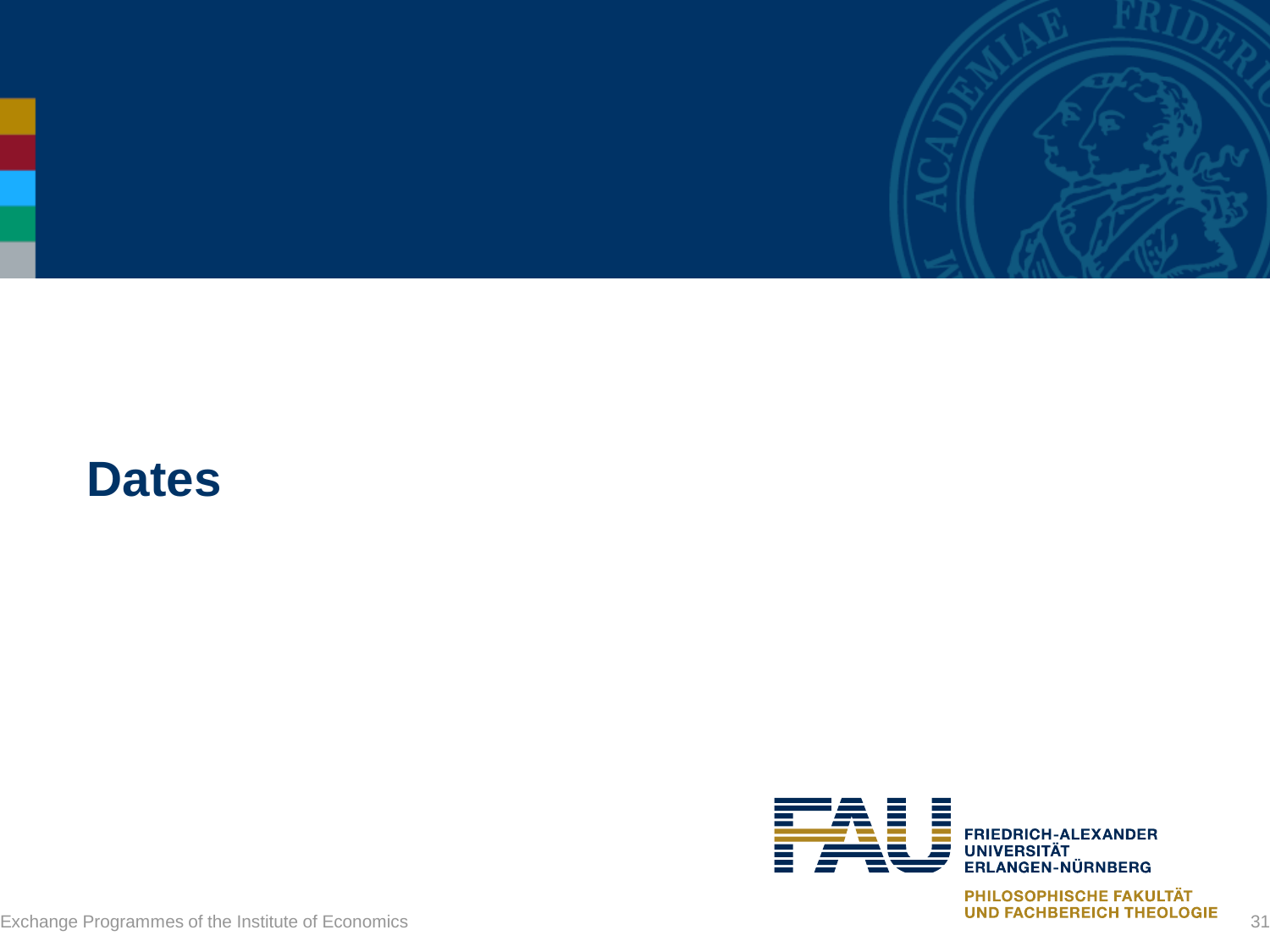

#### **Dates**

- Application deadline for all programmes is January 31.
- Please hand in the following documents:
	- transcript of records (Bachelor, you should hand in the transcript of the MA later)
	- CV
	- documents of your language skills
	- motivation letter
	- list of preferred universities
- Please send your application documents to:
	- Prof. Dr. Christine Binzel (for the exchange programme with Cairo University)
	- Prof. Dr. Matthias S. Fifka (for the exchange programme with ESSCA and UCSP)
	- Prof. Juergen Kaehler PhD (for all other exchange programmes)